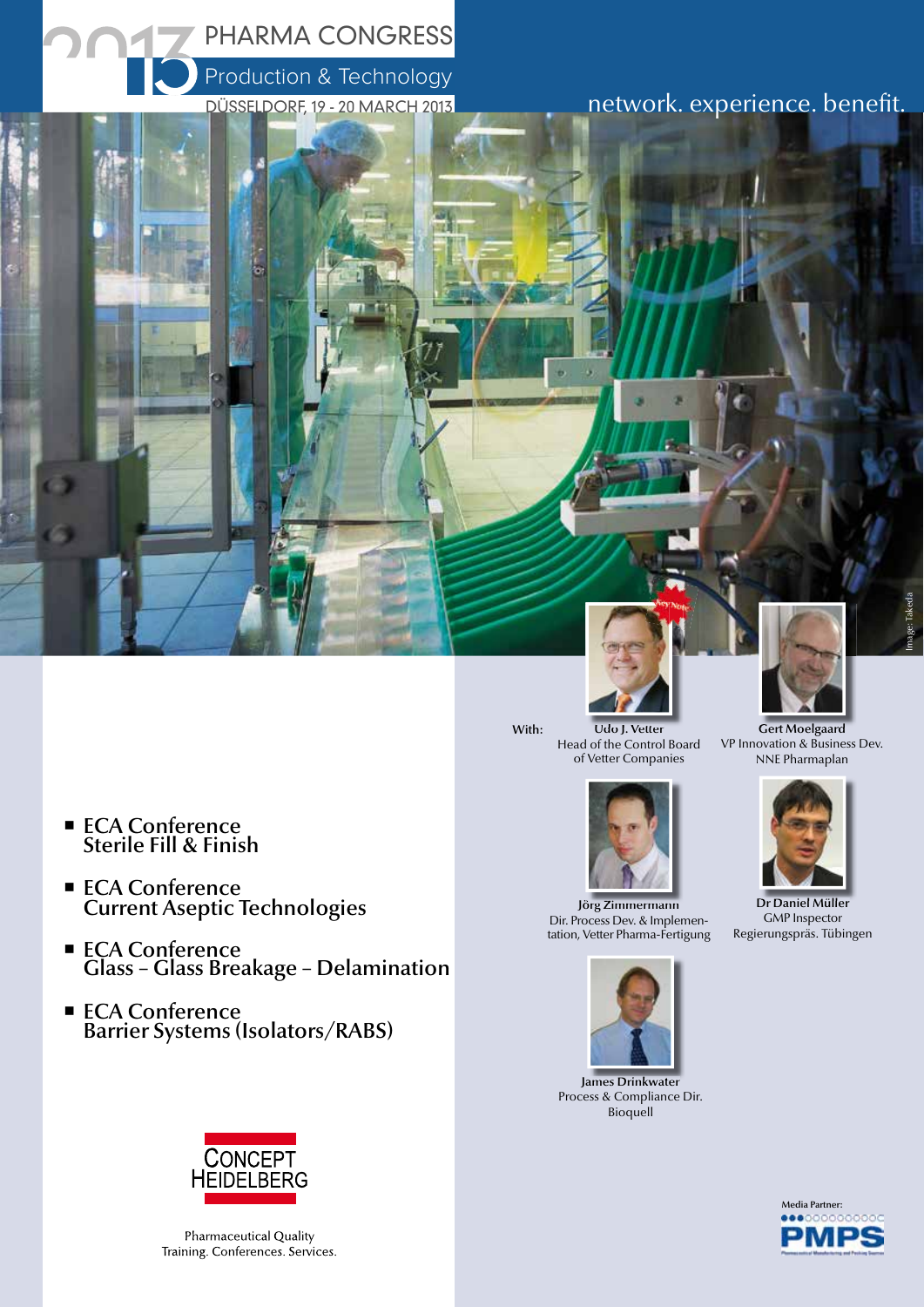## **Greeting**



Dear Colleagues,

on 19/20 March 2013 the 15th Pharma Congress will take place in Düsseldorf. It has already become a tradition that the industry comes together to this event.

During this Congress many international projects will be introduced that are characterised through current developments and innovations. The various conferences will also be accompanied again by the large trade show PharmaTechnica showcasing more than 80 exhibitors.

It is the goal of this international event to present lectures as technical applications "from users for users", thus primarily concentrating on the practical benefit. The current technical state of the art will be demonstrated through presentations in the areas sterile technology, packaging, manufacture of solid dosage forms, automation and energy management. At the same time delegates take advantage of the Congress for an information and experience exchange, and this exchange certainly also contributes for finding a solution for the one or other problem.

Due to the globalisation we are all dependent on building and maintaining "good and productive" networks to stay on top of current developments and trends and to find out more about interesting and sustainable solutions.

I look forward to welcoming you to the Pharma Congress 2013. It will most certainly be another interesting event to be part of.

Yours sincerely Franz Maier **Prof. Dipl. Ing. Franz Maier** *Nycomed GmbH*

| <b>Pharma Congress Overview</b>                      |                        |          |          |  |  |
|------------------------------------------------------|------------------------|----------|----------|--|--|
| Conference                                           | One day ticket 690 EUR | 19 March | 20 March |  |  |
| ECA Conference Sterile Fill & Finish                 |                        |          |          |  |  |
| ECA Conference Current Aseptic Technologies          |                        |          |          |  |  |
| ECA Conference Glass - Glass Breakage - Delamination |                        |          |          |  |  |
| <b>ECA Conference Barrier Systems</b>                |                        |          |          |  |  |
| Trade Show PharmaTechnica                            |                        |          |          |  |  |

The exact times for the single conferences as well as updates are available in the agenda in the back of the programme and on the Congress website at www.pharma-kongress.com.

| <b>The Location</b> | Swissôtel Congress Centrum Düsseldorf / Neuss<br>Rheinallee 1<br>41460 Neuss<br>Tel.: +49 (0) 2131 77 - 00<br>Fax: +49 (0) 2131 77 - 1367<br>Emailus@swissotel-duesseldorf.de                                                                                                                                                                                                                                                                                                                                                                   |
|---------------------|-------------------------------------------------------------------------------------------------------------------------------------------------------------------------------------------------------------------------------------------------------------------------------------------------------------------------------------------------------------------------------------------------------------------------------------------------------------------------------------------------------------------------------------------------|
| <b>PLEASE NOTE</b>  | There will be no reservations via Concept Heidelberg. Please book your hotel room directly<br>with the reservation form which you will receive together with your confirmation/invoice!<br>Charges are payable after receipt of the invoice.                                                                                                                                                                                                                                                                                                    |
| <b>The Fees</b>     | One day tickets will enable you to visit the congress either only on day 1 or only on day 2 or on<br>both days. Charges for the one day tickets are $\check{\epsilon}$ 690,- plus VAT, for the two days ticket $\epsilon$ 1.190,-<br>plus VAT (due to the special fees for the congress, ECA membership discounts are not applica-<br>ble). They include a lunch and beverages during the conferences and in breaks as well as the<br>social event on the evening of the first congress day. Charges are payable after receipt of in-<br>voice. |

#### **The Pharma Congress Overview**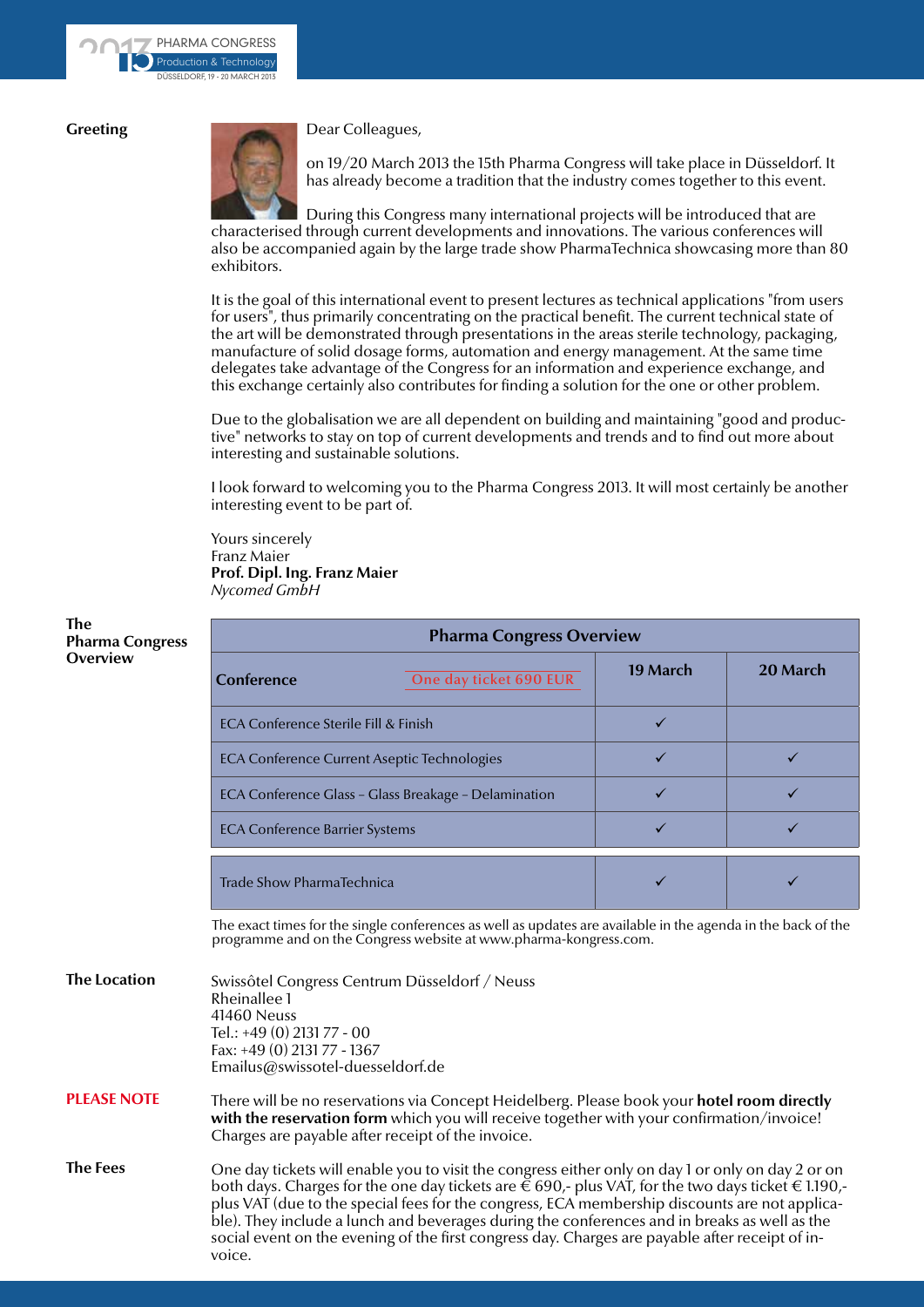## **The Social Event**



The Social Event at the Pharma Congress is already a tradition, and is networking and relaxation at the same time.

On the evening of the first congress day, on 19 March 2013, all congress delegates and speakers are invited to a "Get together" in the Congress Center. Take advantage of this opportunity for an information exchange and enjoy the laid-back atmosphere and the entertainment programme.

| <b>The Contacts</b>                              | For questions regarding content:<br>ECA Conferences Current Aseptic Technologies / Sterile Fill & Finish / Glass - Glass Breakage<br>- Delamination / Barrier Systems:<br>Dr Andreas Mangel (Operations Director), Tel. +49 6221 84 44 41,<br>E-Mail: mangel@concept-heidelberg.de.<br>For questions regarding reservation, hotel, organisation etc.:<br>Detlef Benesch (Organisation Manager), Tel. +49 6221 84 44 45,<br>E-Mail: benesch@concept-heidelberg.de.                                                                                |  |  |
|--------------------------------------------------|--------------------------------------------------------------------------------------------------------------------------------------------------------------------------------------------------------------------------------------------------------------------------------------------------------------------------------------------------------------------------------------------------------------------------------------------------------------------------------------------------------------------------------------------------|--|--|
| <b>The Organiser</b>                             | CONCEPT HEIDELBERG - On behalf of the European Compliance Academy (ECA)<br>P.O. Box 10 17 64<br>D-69007 Heidelberg<br>Phone +49 62 21 84 44-0<br>EUROPEAN COMPLIANCE<br>ACADEMY<br>Fax +49 62 21 84 44 34<br>E-Mail: info@concept-heidelberg.de<br>www.gmp-navigator.com                                                                                                                                                                                                                                                                         |  |  |
| The<br><b>Media Partner</b><br>000000000<br>PMPS | Pharmaceutical Manufacturing and Packing Sourcer (PMPS) is a specialist magazine for the phar-<br>maceutical manufacturing, packaging and supply chain sectors. Every quarterly edition features<br>articles written by key opinion leaders, ranging from pharmaceutical sponsors and key services<br>providers, to industry associations and regulatory authorities. <i>PMPS</i> combines technological,<br>operational and corporate perspectives on this growing sector, along with industry interviews,<br>event previews and books reviews. |  |  |
| <b>PLEASE NOTE</b>                               | Please note that there will not be any print-outs at the Congress. Instead you will receive all<br>presentations prior to the Congress as Downloads. All Congress delegates (excluding exhibition<br>visitors) will also receive the presentations on a USB stick at the registration center.                                                                                                                                                                                                                                                    |  |  |
| <b>The Trade Show</b><br>PharmaTechnica          | Parallel to the Pharma Congress from 19 and 20 March there will also be taking place the large<br>trade show PharmaTechnica. This show with more than 80 internationally oriented exhibitors<br>will allow you to get to know and to discuss new technologies, products and services as well as<br>to network. For the current exhibitor list please see below or visit the website at www.pharma-<br>kongress.com.                                                                                                                              |  |  |
| <b>PLEASE NOTE</b>                               | The PharmaTechnica is also open for visitors who do not want to participate in any of the con-<br>ferences. However, please note that you will need to register for the free of charge visit of the<br>trade show. The online registration on the website will be active in December 2012. The free<br>visit of the PharmaTechnica does not entitle you to attend any of the conferences.                                                                                                                                                        |  |  |

The PharmaTechnica The Conferences





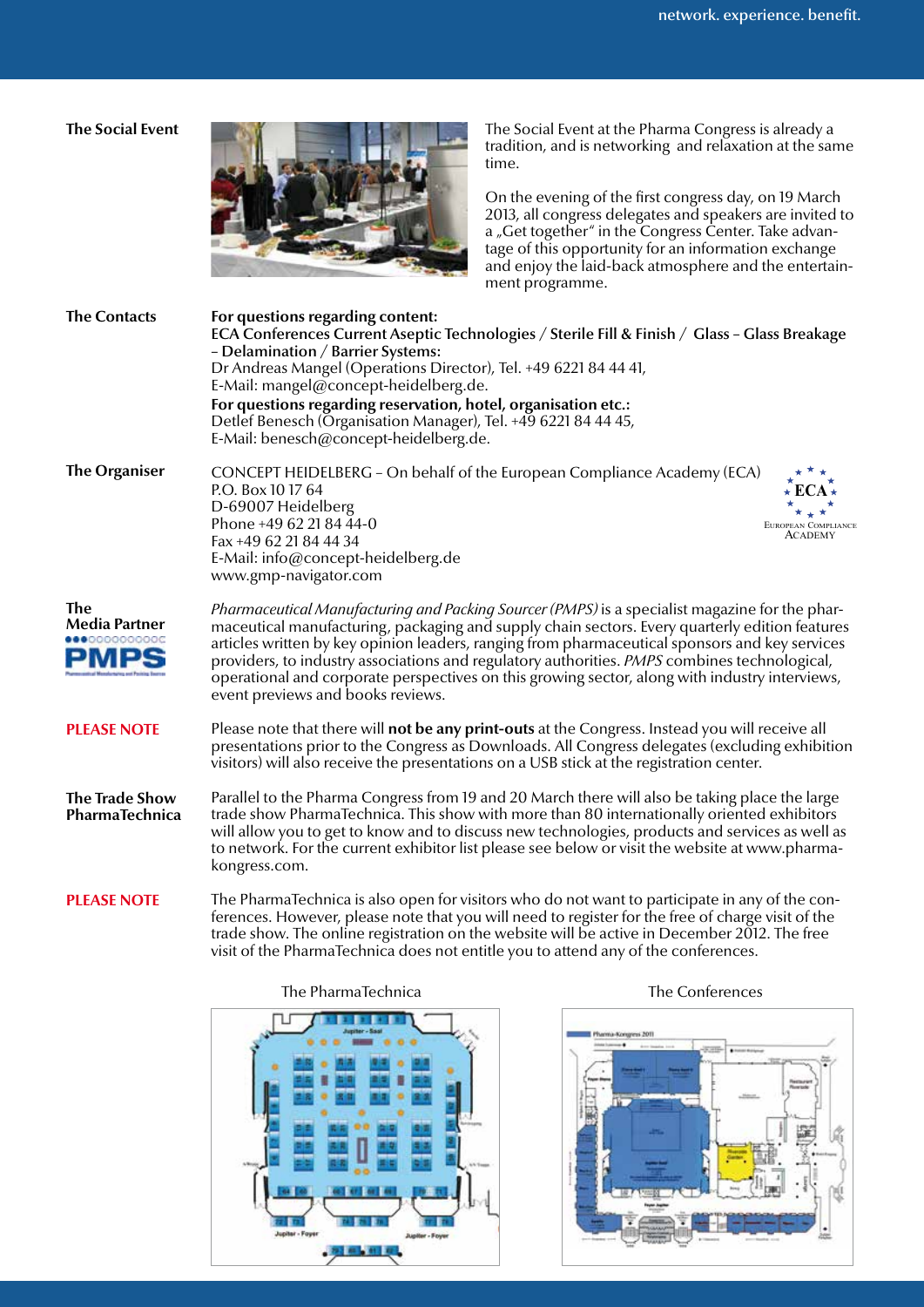DÜSSELDORF, 19 - 20 MARCH 2013

## **The Exhibitors (as**

**of March 2013)**

PHARMA CONGRESS PharmaTechnica<br>DÜSSELDORF, 19 - 20 MARCH 2013

| Company                                |                                                                            | <b>Stand</b>   | Company                    |                                          | <b>Stand</b> |
|----------------------------------------|----------------------------------------------------------------------------|----------------|----------------------------|------------------------------------------|--------------|
| ANDERSON-NEGELE                        | anasson negela                                                             | 59             | iQ-Mobil Solutions         | <del>⊲io→</del>                          | 16           |
| <b>ASEPTIC TECHNOLOGIES</b>            | <b>ASEPTIC</b>                                                             | 60             | Kiesel Steriltechnik       | K.ST                                     | 31           |
| basan GmbH                             | -SED<br>basan                                                              | 9              | Laetus                     | <b></b> CLaetus'                         | 81           |
| Bausch & Ströbel                       | <b>BAUSCH + STRÖBEL</b>                                                    | 1              | Letzner                    | <b>ILL LETZNER</b>                       | 23           |
| Belimed                                | <b>Belimed</b>                                                             | 34             | Levitronix                 | <b>LEVITRONIA</b>                        | 52           |
| bioMérieux                             | \$                                                                         | 15             | Lighthouse Instruments     | <b>J</b> LIGHTHOUSE                      | 45           |
|                                        | ۵                                                                          |                | Mankenberg                 | <b>MANKENDERS</b>                        | 25           |
| Bioquell                               | boquel                                                                     | 56             | Martin Christ              |                                          | 42           |
| Bilfinger Industrietechnik             | R                                                                          | 27             | Matthews Europe            | Matthews                                 | 71           |
| Borer                                  | borer                                                                      | 46             | Müller Cleaning Solutions  | MÜLLER                                   | 12           |
| Catalent<br><b>COMECER</b>             | Catalent <sup>27</sup><br><b>COMECER</b>                                   | 28<br>64       | multivac                   | <b>ES MULTIVAC</b>                       | 18           |
| Concept GMP Engineering                | <b>SONET</b>                                                               | 49             | Neumo                      | <b>KITTER PAGINAGE</b><br><b>O</b> NEUMO | 67           |
| Datwyler                               | <b>DATWYLER</b>                                                            | 76             | NNE Pharmaplan             | nne pharmaplan <sup>.</sup>              | 30           |
| <b>DEC</b> Deutschland                 | Dec                                                                        | 19             | OPTIMA pharma              | <b>OPTIMA</b>                            | 22           |
| Dockweiler                             | <b>DOCKWEILER</b>                                                          | 26             | Pall                       | (PALL) Life Sciences                     | 68           |
| Ellab                                  | Makai                                                                      | 24             | Particle Measuring Systems | <b>CONTROL</b>                           | 38           |
| ebro Elektronik                        | -ebro"                                                                     | 43             | Pfankuch Maschinen         | PFANKUCH IS MASCHINEN                    | 80           |
| <b>ELPRO Messtechnik</b>               | EIPRO <b>.</b>                                                             | 48             | PMT Partikel-Messtechnik   | . MI                                     | 53           |
| Esau & Hüber                           | ESAUMHUEBER                                                                | 36             | ProSys                     |                                          | 78           |
| Extract Technology                     | Şéç                                                                        | 44             |                            | <b>hrosys</b><br><b>Repidences</b>       |              |
| <b>FEDEGARI</b>                        | <b>FEDEGARI</b>                                                            | 13             | Rapid Micro Biosystems     |                                          | 79           |
| Festo                                  | FESTO                                                                      | 32             | Robert Bosch               | <b>BOSCH</b>                             | 20           |
| <b>Fette Compacting</b>                | <b>FETTE</b>                                                               | 5              | ROMACO                     | Romaco                                   | 6            |
| Filtrox                                |                                                                            | 70             | Rota Verpackungstechnik    | ٣                                        | 37           |
| Foster Wheeler                         | <b>CARD ARTISTS AND IN THE 20</b><br>MANUFACTURE - WEITSCHREDOOF - MAJNAME | 77             | rotan                      | <b>Chan</b>                              | 50           |
| Franz Ziel                             | æ                                                                          | 41             | scanware electronic        | จ<br>SCHOTT                              | 66           |
| Frigo-Trans                            | O FRIGO-TRANS <sup>®</sup>                                                 | 58             | <b>SCHOTT</b><br>ServoTech | <b>Servatech</b>                         | 35<br>21     |
| <b>GEA Lyophil</b>                     |                                                                            | 82             | <b>SIEMENS</b>             | <b>SIEMENS</b>                           | 55           |
| GEMÜ                                   | GEMU®                                                                      | 14             | Skan                       |                                          | 62           |
| Gerresheimer                           | GERRESHEIMER                                                               | 17             |                            |                                          |              |
| Getinge                                | GETINGE                                                                    | 61             | <b>SPC</b> Manufacturing   | $S = PC$                                 | 10           |
| Glatt                                  | Glatt                                                                      | $\overline{4}$ | Stäubli Tec-Systems        | Stäubu                                   | 39           |
| Groninger                              | <b>B</b> groninger                                                         | 40             | Steriline                  | Sterline                                 | 47           |
| Harro Höfliger                         | <b>ULL Rotsger</b>                                                         | 2              | <b>SWAN</b>                | sttan                                    | 29           |
| Harter                                 | <b>HARTER</b>                                                              | 54             | Telstar Life Sciences      | Telstar                                  | 7            |
|                                        | <b>HENKEL</b>                                                              |                | Uhlmann                    | <b>EE<sup>Q</sup>E Uhimann</b>           | 3            |
| <b>HENKEL</b>                          |                                                                            | 69             | <b>VITRONIC</b>            | VITRONIC                                 | 65           |
| HEUFT SYSTEMTECHNIK                    | – 930ar <mark>17</mark> –                                                  | 11             | VTU Engineering            | vπu                                      | 8            |
| Höntzsch                               | hontzsch                                                                   | 74             | West                       | West                                     | 51           |
| <b>International Packaging Systems</b> | IPS <b>All</b><br>nvensve                                                  | 33             | <b>WILCO</b>               | vi CO                                    | 57           |
| Invensys Systems > EUROTHERM<          | Eurotherm                                                                  | 63             |                            |                                          |              |

## **Speakers**

| <b>Edgar Bauer</b>        | Bausch + Ströbel Maschinenfabrik Ilshofen GmbH + Co. KG, Ilshofen, Germany                                                                                           |
|---------------------------|----------------------------------------------------------------------------------------------------------------------------------------------------------------------|
|                           | Has been in charge of the French market in the Sales Department since 2000.                                                                                          |
| Dr Andrea                 | Gerresheimer Bünde GmbH, Bünde, Germany                                                                                                                              |
| <b>Behrenswerth</b>       | Head of Quality Assurance within Gerresheimer Bünde.                                                                                                                 |
| Stefan Bernsau            | Harro Höfliger Verpackungsmaschinen GmbH, Allmersbach, Germany<br>Division Leader Pharma Liquids                                                                     |
| Dave Boerschel            | <b>Catalent Pharma Solutions, Woodstock, USA</b><br>Program Manager in the R&D department since 2010, leading a group of project managers.                           |
| <b>Dr Bettine Boltres</b> | <b>SCHOTT AG, Mitterteich, Germany</b><br>Product Manager Pharmaceutical Tubing.                                                                                     |
| Heiko Bütehorn            | GEA Diessel GmbH, Hildesheim, Germany<br>Four years management of F&B Division.                                                                                      |
| Bart E. Burgess           | West Pharmaceuticals Services, Lionville, USA<br>Initiated business development for West patch injection systems in 2010.                                            |
| <b>Christian Doriath</b>  | Skan AG, Allschwill, Switzerland<br>Special Operation Engineer.                                                                                                      |
| James Drinkwater          | <b>Bioquell UK / PHSS</b><br>Process and Compliance Director. Chairman of the Pharmaceutical and Healthcare Sciences Society - PHSS.                                 |
| Leopold Gruber            | SBM Schoeller Bleckmann Medizintechnik Ges.m.B., Ternitz, Austria<br>Active from 1974 till the end of 2010 in the area of the design and sales in leading functions. |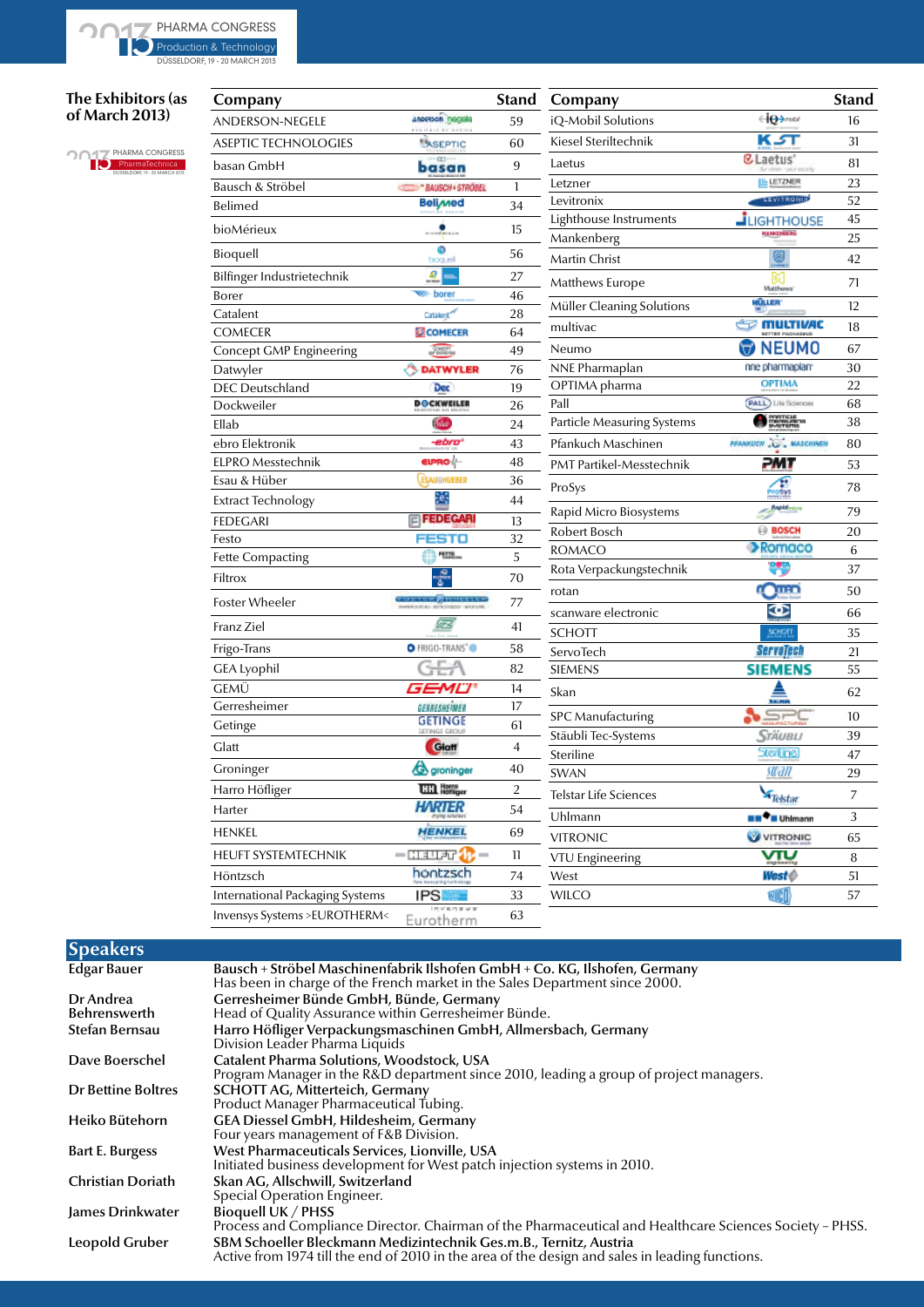| <b>Dr Roland Guinet</b>          | RGmp Compliance, Chevinay, France                                                                                                                                                 |
|----------------------------------|-----------------------------------------------------------------------------------------------------------------------------------------------------------------------------------|
| Maik Häring                      | Consultant Regulatory Compliance Sites and Processes.<br>F. Hoffmann-La Roche Ltd, Kaiseraugst, Switzerland                                                                       |
| Kathrin Holtei                   | hameln pharmaceuticals GmbH, Hameln, Germany<br>Assistant to Head of Manufacturing, working on optimizing the efficiency of all areas, especially Barrier systems.                |
| <b>Manfred Holzer</b>            | Skan AG, Allschwil, Switzerland<br>Heads the business development of the Skan RABS Systems.                                                                                       |
| Sascha Karhöfer                  | West Pharmaceuticals Services, Eschweiler, Germany<br>Manager for Injectable Container Closure Solutions Platform in Europe.                                                      |
| <b>Horst Koller</b>              | SCHOTT Schweiz AG<br>Head of technical and quality support syringes.                                                                                                              |
| Dr Timo Krebsbach                | Labor L+S AG, Bad Bocklet, Germany<br>Head of the sterility testing department, responsible for sterility tests performed in a cleanroom & isolators.                             |
| Dr Thomas Jahnen                 | HEUFT Systemtechnik GmbH, Burgbrohl, Germany<br>Sales Director Technic.                                                                                                           |
| Uli Kuchenbrod                   | Vetter Pharma-Fertigung GmbH & Co. KG, Ravensburg, Germany<br>Director Quality Control Incoming Goods.                                                                            |
| Dr Jörg Lümkemann                | F. Hoffmann-La Roche AG, Basel, Switzerland<br>Heading the dptm. for implementation of new technologies and engineering support for parenteral production.                        |
| <b>Gert Moelgaard</b>            | NNE Pharmaplan, Søborg, Denmark<br>Vice President for Innovation & Business Development.                                                                                          |
| Michael de la<br>Montaigne       | Bosch Inspection Technology Inc., Allendale/USA<br>Global Sales Director for the inspection machinery (Eisai Machinery).                                                          |
| Dr Daniel Müller                 | Regierungspräsidium Tübingen, Germany<br>GMP-Inspector with focus on biotechnological active ingredients and sterile drug products.                                               |
| Dr Wenzel Novak                  | groninger & co. gmbH, Crailsheim, Germany<br>Responsible for pharmaceutical research and development since 2006.                                                                  |
| Matthias Poslowski               | OPTIMA pharma gmbh, Schwäbisch Hall, Germany<br>Technical Sales Director.                                                                                                         |
| Dr Tobias Posset                 | Roche Diagnostics GmbH, Mannheim, Germany<br>Heading the Production Support unit in the Pharma Production in Mannheim.                                                            |
| Dr Ingo Presser                  | Boehringer Ingelheim Pharma GmbH & Co. KG, Biberach, Germany<br>Responsible for clinical trial supply and process transfer unit with the Process Science Department.              |
| Dr Heino Prinz                   | Wilco AG, Wohlen, Switzerland<br>In charge of research and development.                                                                                                           |
| Dr Johannes                      | Robert Bosch GmbH, Crailsheim, Germany                                                                                                                                            |
| Rauschnabel<br>Dr Andreas Reicke | Director Process Engineering Packaging Technology Pharma.<br>Vetter Pharma-Fertigung GmbH & Co. KG, Ravensburg, Germany<br>In charge of sterility testing performed in isolators. |
| Dr Uwe Rothhaar                  | <b>SCHOTT AG, Mainz, Germany</b><br>Primarily focused on the chemical resistance and mechanical stability of pharmaceutical primary packing.                                      |
| <b>Ray Rugebregt</b>             | Catalent Pharma Solutions, Woodstock, USA                                                                                                                                         |
| <b>Hartmut Schaz</b>             | Project Manager in R&D since 2011.<br>NNE Pharmaplan GmbH, Bad Homburg, Germany                                                                                                   |
|                                  | Senior Expert for Small Volume Parenteral Products and is a Director of the Board of NNE Pharmaplan India.<br>Dr Daniel Scherzinger Skan AG, Allschwil, Switzerland               |
| <b>Boris Schmid</b>              | Head of Scientific Laboratory.<br>Stevanato Group, Piombino Dese, Italy                                                                                                           |
| <b>Robert Schwarz</b>            | Quality Director focused on Glass Quality- and GMP improvements and worldwide standardization.<br>Baxter AG, Vienna, Austria                                                      |
| Dominique                        | Responsible for equipment qualification, sterilisation validation and cleaning validation.<br>Octapharma SA, Lingolsheim                                                          |
| Sierakowski                      | Head of Corporate Pharmaceutical Production.                                                                                                                                      |
| <b>Dr Dirk Sievers</b>           | Pall Life Sciences GmbH, Dreieich, Germany<br>Technical Marketing Manager.                                                                                                        |
| <b>Paul Stone</b>                | Stäubli UK Ltd., Telford, UK<br>General Manager of Stäubli (UK) based in Telford.                                                                                                 |
| Jamie Thompson                   | GE Analytical Instruments, Dublin, Irland<br><b>EMEA Applications Specialist.</b>                                                                                                 |
| Stefanie Trudel                  | Boehringer Ingelheim Pharma GmbH & Co. KG, Biberach, Germany<br>Head of the new isolator filling line Biopharmaceutical Manufacturing 5.                                          |
| <b>Benoît Verjans</b>            | Aseptic Technologies S.A., Les Isnes, Belgium<br>Currently Commercial Director.                                                                                                   |
| Udo J. Vetter                    | Vetter Pharma-Fertigung GmbH & Co. KG, Ravensburg, Germany<br>Head of the Control Board of Vetter Companies.                                                                      |
| Dr Christian Vogt                | Novartis Pharma Stein AG, Basle, Switzerland<br>Head Biological & Microbiological Services.                                                                                       |
| Dr Andrea<br>Weiland-Waibel      | Explicat Pharma GmbH, Hohenbrunn, Germany<br>CMC / Technical project management.                                                                                                  |
| Sokhorn Yim                      | Genentech, Inc., San Francisco, USA                                                                                                                                               |
| Jörg Zimmermann                  | Currently working in Process Development Engineering.<br>Vetter Pharma-Fertigung GmbH & Co. KG, Ravensburg, Germany<br>Director Process Development and Implementation.           |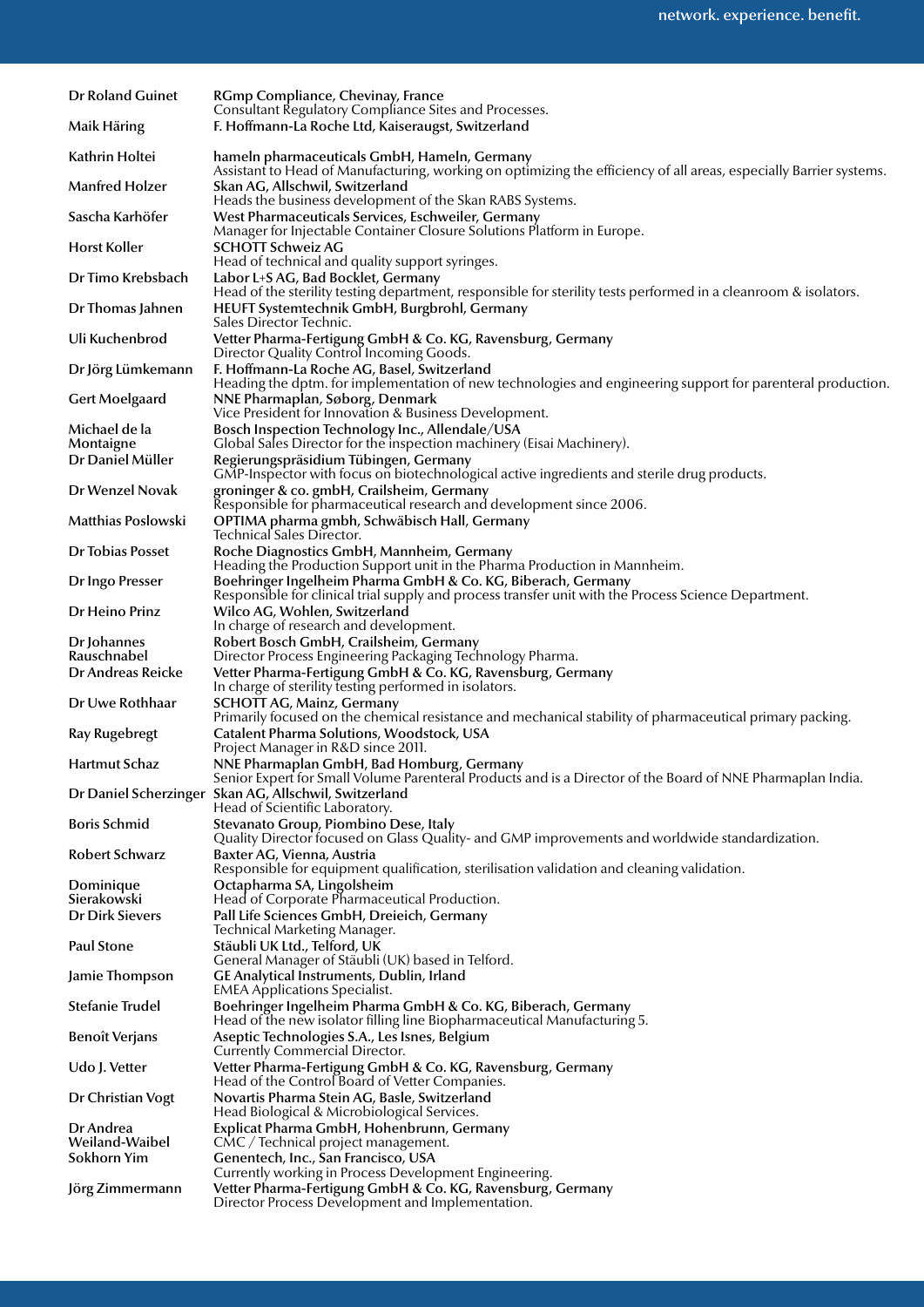

## **Conference Sterile Fill & Finish**

## **Objectives**

Why should you attend this conference?

- You will get first hand information on modern filling and finishing technologies, even for sterile fluid and sterile solid products
- Three case studies from pharmaceutical companies will show you different aspects of planning and operating sterile filling lines

## **Background**



Sterile fill and finish operations, e.g. the filling of vials, the filling of sterile powders and usage of prefilled syringes, are difficult to handle. In many cases the technologies are rather simple but the requirements for sterility make the process often difficult and complex. Separation of personnel from open processes by Barrier Systems is one of the strategies to avoid microbial contamination.

On the other hand active ingredients become more and more potent  $/$  toxic. Therefore filling operations and Barrier Systems muss secure personnel from potential contamination as well.

## **Target Audience**

This conference targets staff in the pharmaceutical industry, suppliers and engineering companies responsible for sterile fill and finish activities. Addressed will particularly the areas

- **Development**
- Production
- Quality Assurance
- Engineering / Technology

## **Moderator**

Hartmut Schaz, *NNE Pharmaplan*

### **Programme 19 March** Pharma Manufacturing 2020: Development and Investment Strategy - The View of an aseptic filling Company **using Platform Technologies** Â Udo J. Vetter, Vetter Pharma-Fertigung What are the trends in aseptic manufacturing **Success factors for a growth strategy** Extension of capacity and the practical implementation Technical and regulatory challenges for the upcoming years Expectations with regard to planning and engineering companies 9:45 h **State of the art production facilities for small volume parenteral products – what makes the difference?** Â Hartmut Schaz, NNE Pharmaplan  $\blacksquare$  Building / Layout • Process technology ■ Building and process utilities 11:00 h **Startup of a multiproduct isolator filling line** Â Stefanie Trudel, Boehringer Ingelheim Pharma Project Scope and timeline for the implementation of 2 high-speed filling lines in isolator technology including layout and product and material flow  $\bullet$  Line 1 is a vial filling line for liquid and freeze dried products • Line 2 is a combiline for vials as well as double chamber cartridges. Both filling lines are linked to the same two freeze dryers • Mode of operation as a flexible multiproduct line **EXECT** Lessons learnt from startup and qualification phase 11:50 h **Case Study: Highly flexible toxic/aseptic filling of clinical trial material in Prefilled Syringes** Â Dr Jörg Lümkemann, F. Hoffmann-La Roche  $9:00 h$

- **Process description and zone concept / containment philosophy**
- Stopper handling approach
- Processability of syringe components
- Divergence of tub design
- Binded tray issues
- Nested syringe optimization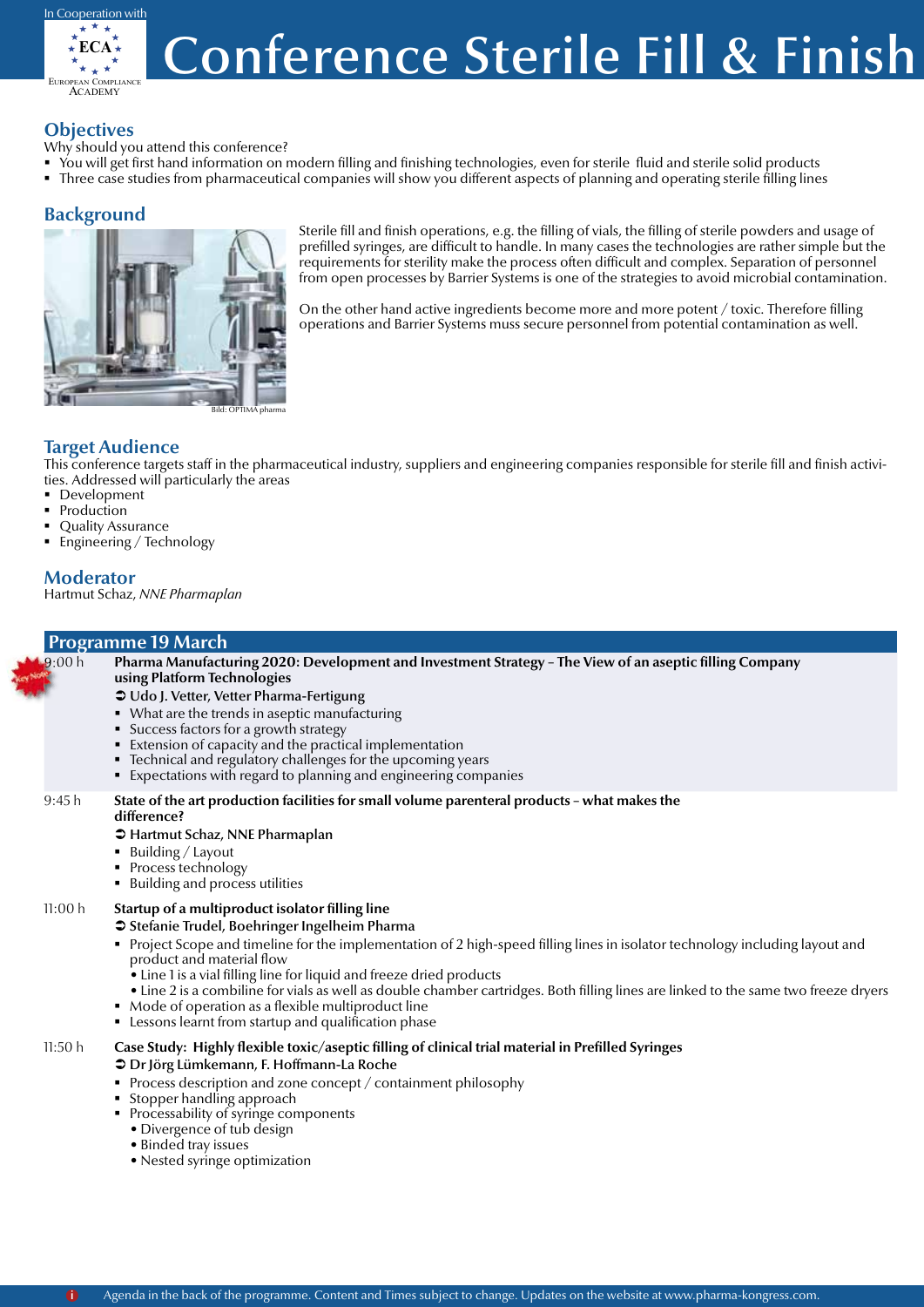## Conference Sterile Fill & Finish **19 March 2013**

### 14:05 h **Case study: Fill-finish considerations for monoclonal antibodies**

#### Â Jörg Zimmermann, Vetter Pharma-Fertigung

- Fill-finish process within the scope of pharmaceutical development
- Typical fill-finish process
- Formulation
- Inherent challenges
- Examples of challenges
- Source of challenges
- Case studies
- Composition of excipients
- **High dose application**
- Susceptibility to interfaces
- Compatibility to contact material
- Selection of a medical device
- **Summary**

## 14:55 h **Inspection trends & findings in sterile fill & finish**

### $\supset$  Dr Daniel Müller, Regierungspräsidium Tübingen

- **Important updated regulatory guidence documents, e.g.**
- Annex 1 (Rev. 2008), section on capping
- Trends in manufacture (GMP-inspector's view), e.g.
- Pre-fillable syringes
- RABS
- Single-use disposables
- **Current challenges (GMP-inspector's view)** 
	- Particles in parenterals / glass breakage / visual inspection
	- Packaging material & containers / leachables & extractables / particles
- Examples of observations (sterile manufacture)

#### 16:15 h **Powder filling in closed containers: from myth to reality**

- Â Benoit Verjans / Stefan Bernsau, Aseptic Technologies / Harro Höfliger
- The closed vial technology
- products dispensed as sterile powders (e.g. Antibiotics)
- Filling closed vials with powder through the piercing needle
- **Better sterility assurance level**

## 17:05 h **Inspection of pre-filled syringes incl. methodology for preparing samples**

- $\supset$  Michael de la Montaigne, Bosch Inspection Technology
- Technologies used
- Type(s) of samples
- Preparing samples
- Sample verification
- Bracketing products



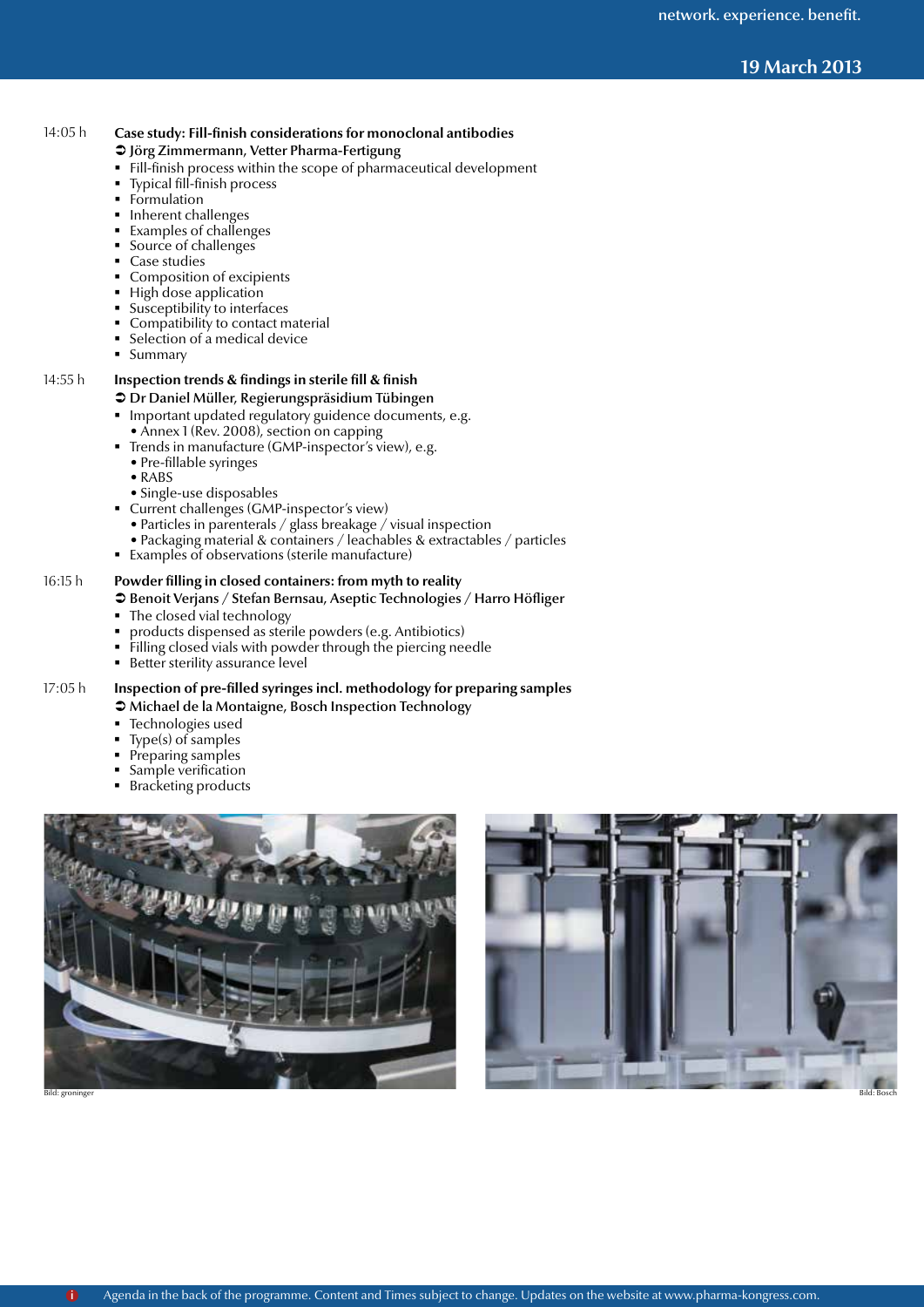

## **Conference Current Aseptic Tequare 19**

## **Objectives**

- Three good reasons to attend this conference:
- You are informed about the latest technological developments in sterile  $\ell$  aseptic manufacture
- You learn how current GMP and production requirements have to be implemented technologically in sterile manufacture
- You will get the interpretation of new guidelines and regulations from the industry's point of view

## **Background**



GMP regulations only define general requirements on equipment - it has to be suitable for the intended work process, easy to clean and without any negative infl uence on the product quality. The questions of how these general requirements have to be fulfilled concretely in sterile manufacture, which points call for special attention and which new technologies will be used in the future are the focus of this event. Speakers from the pharmaceutical industry, from planning and engineering companies as well as from Inspectorates deal with pivotal developments in the field of sterile manufacture.

## **Target Audience**

The event is directed at specialists from the pharmaceutical industry, at engineers and planners who have to deal with current aseptic technologies in clean areas in their daily practice. It particularly aims at the departments production, quality assurance and engineering / technology.

## **Moderator**

Gert Moelgaard, *NNE Pharmaplan*

## **Programme 19 March**

| .9:00h  | Pharma Manufacturing 2020: Development and Investment Strategy - The View of an aseptic filling Company<br>using Platform Technologies<br>→ Udo J. Vetter, Vetter Pharma-Fertigung<br>• What are the trends in aseptic manufacturing<br>• Success factors for a growth strategy<br>Extension of capacity and the practical implementation<br>• Technical and regulatory challenges for the upcoming years<br>■ Expectations with regard to planning and engineering companies                                                                  |
|---------|------------------------------------------------------------------------------------------------------------------------------------------------------------------------------------------------------------------------------------------------------------------------------------------------------------------------------------------------------------------------------------------------------------------------------------------------------------------------------------------------------------------------------------------------|
| 9:45h   | Aseptic Processing - preparing for the future?<br><b>○</b> Gert Moelgaard, NNE Pharmaplan<br>Aseptic technologies with new opportunities<br>• Quality Risk Management and regulatory challenges<br>• The challenge of convenience in sterile drug delivery systems<br>• Main trends of the future                                                                                                                                                                                                                                              |
| 11:00 h | Development of a Patch Injection System for Large Volume Biotherapeutics<br>Spart Burgess, West Pharmaceuticals Services<br>• Describes development of a patch injection system for large volume (> 1mL) biotherapeutics<br>• Development of a container appropriate to these products, current fill/finish technology, and system function<br>• Development of a drive mechanism that allows for both speed and precision and<br>• Optimization of human factors starting early in development process to ease user and regulatory acceptance |
| 11:50h  | Working with challenging tech transfers<br><b>● Dave Boerschel / Ray Rugebregt, Catalent Pharma Solutions</b><br>• Current Aseptic processes and best practice standards<br>• Examples of customer processes that do not match standards & how to address<br>• Utilizing automation to retire risk<br>• Incorporating other continuous improvement activities into a tech transfer<br>• Results – CTQ (Critical to Quality) scorecards, and KPI's (Key Performance Indicators)                                                                 |
| 14:05 h | Environmental Monitoring requirements for A/B clean rooms and Isolators aseptic processes<br>● Roland Guinet, RGmp Compliance<br>• Particle monitoring<br>• Microbiological monitoring<br>• Differences in EU / WHO $\bar{}/$ FDA-USP requirements<br>■ Specific requirements for $A/B$ clean room – aseptic processes<br>• Specific requirements for Isolators - aseptic processes<br>■ Result of a 2012 survey on manufacturers' practices                                                                                                   |
| 14:55 h | E-Beam for presterilized tubs - Challenges in validation: Dosimetry, Killkinetic, Residuals<br><b>→ Manfred Holzer, Skan</b><br>• Basics of E-Beam Systems for presterilized tubs                                                                                                                                                                                                                                                                                                                                                              |

- **Dosimetry practical approach & equipment needed**
- Killkinetic 25 KGy dose versus BI-kill
- Residuals O3, NOx measurement & values of the field
- i Agenda in the back of the programme. Content and Times subject to change. Updates on the website at www.pharma-kongress.com.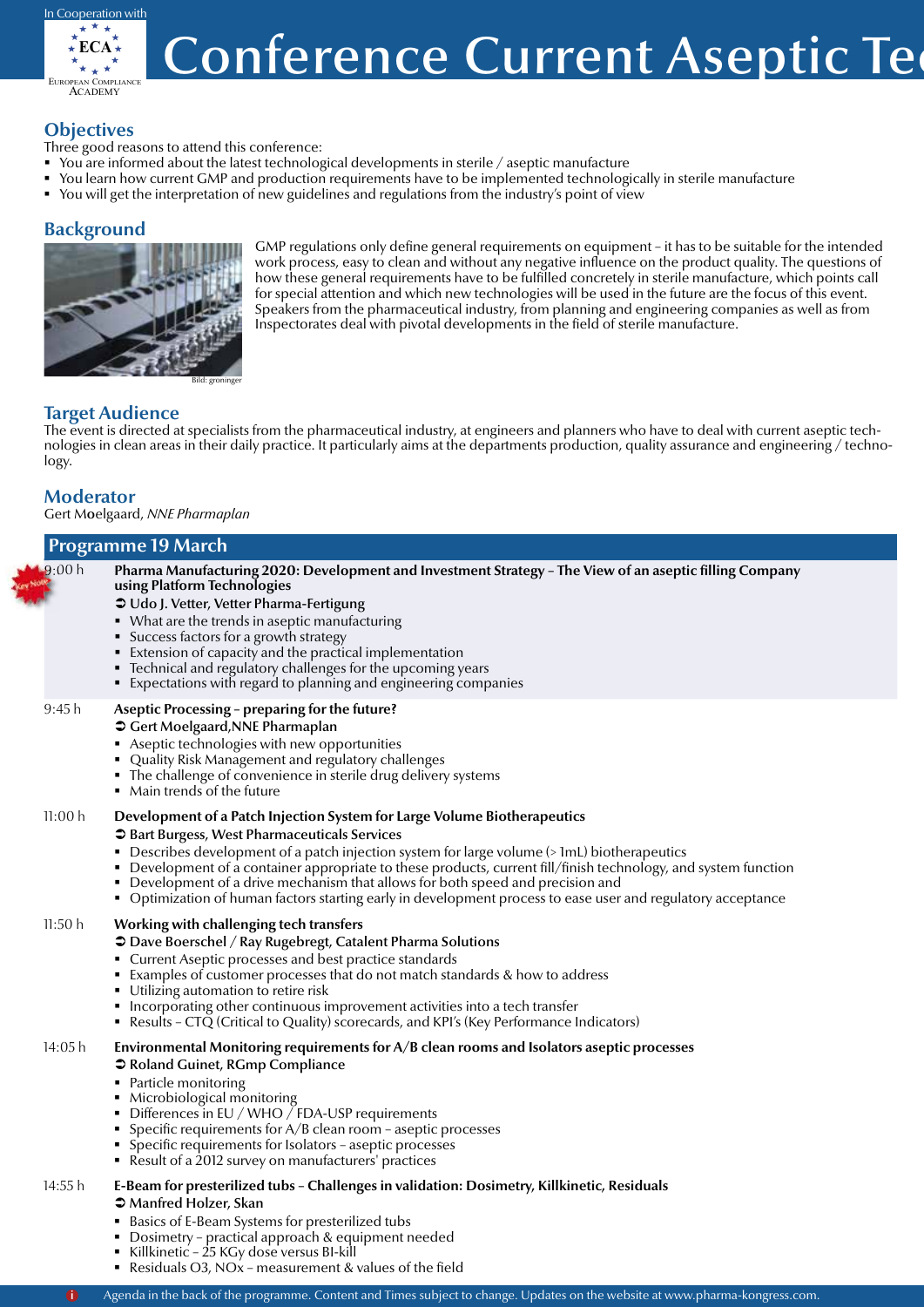# ${\sf chnologies}$   ${\sf 19/20\,March\,2013}$

## 16:15 h **Different Systems for Fogging and Gassing to decontaminate clean Rooms, Isolators and Lyophilizers**

#### Â Robert Schwarz, Baxter

- Requirements for a decontamination process
- Different gassing / fogging systems on the market
- Qualification of a Dry Fog device
- Validation of a Dry Fog process
- **EX** Lyophilizer decontamination / chemical sterilization

#### 17:05 h Applying the H<sub>2</sub>O<sub>2</sub> process in a vacuum sterilizer for alternative use in the transfer of materials and components Â Leopold Gruber, SBM Scholler-Bleckmann Medizintechnik

- $\blacksquare$  H<sub>2</sub>O<sub>2</sub> as an alternative method for surface decontamination
- Vacuum sterilizer equipped with a supplementary  $H_2O_2$  decontamination system
- Pre-conditions for the using of vacuum sterilizers
- Application examples
- **Benefits**

### **Programme 20 March**

#### 9:00 h **Trends in parenteral packaging and the application of QbD-principles to Primary Packaging development and manufacturing** Â Sascha Karhöfer, West Pharmaceuticals Services

- Current market trends of today's primary packaging requirements
- How the use of an ultra-clean and dry elastomeric material can improve operational efficiency of drug filling and packaging operations
- How Quality by Design (QbD) can be implemented into primary packaging component development and manufacturing Applying QbD principles to development and manufacturing of container closure systems

## 9:50 h **Wireless Temperature Measurement in Sterilizers and Parametric Release**

- Â Dr Andrea Weiland-Waibel, Explicat Pharma
- Wireless temperature measurement allows precise determination of the product temperature in sterilizer
- Hot-Cold spot mapping
- Parametric Release of terminally sterilized parenterals possible
- The application is of special interest for physically labile products (e.g. Fat Emulsion)
- Modular system can be installed into existing equipment

#### 11:05 h **TD-NMR spectroscopy – a new technology for filling weight determination of parenteral drug solution**

#### Â Dr Tobias Posset, Roche Diagnostics

- **TD-NMR**
- **IPC** Method
- **Filling weight determination**
- Non-destructive method
- Parenteral drug solution filled in pre-filled syringes

#### 11:55 h **Challenges in Implementing On-line TOC Instruments for Real Time Testing**

Â Jamie Thompson, GE Analytical Instruments

- A shift in the regulatory landscape: EMA updates mandates on RTRT
- How this impacts you're current state and desired state
- Real Time Testing has three phases that are all acceptable: Monitoring, Control, Release
- Implementation steps you need to consider to ensure success
- Summary highlighting the key "insights / guiding policies from the presentation"

### 14:00 h **Robotics in aseptic processing**

### Â Paul Stone / Benoit Verjans, Stäubli / Aseptic Technologies

- Robotics aims to eliminate the operator of the environment
- Robot system safety by product protection in aseptic processing
- Two case studies are shown in aseptic processing:
- Clean and sterile vial manufacturing
	- Aseptic filling

#### 15:15 h **Continuous inline blending technology under aseptic conditions with PAT inline analysis** Â Heiko Bütehorn, GEA Diessel

- General explanation of continuous inline blending technology
- **Possible fields of application in the pharma industry**
- Case study for a pharmaceutical product
- PAT sensors and process validation

## 16:05 h **Sterile air filtration in critical, high temperature and oxygen-enriched applications**

## **● Dr Dirk Sievers, Pall**

- **Problems of sterile filtration under challenging conditions**
- Comparison of common and new filter materials
- Integrity testing of vent filter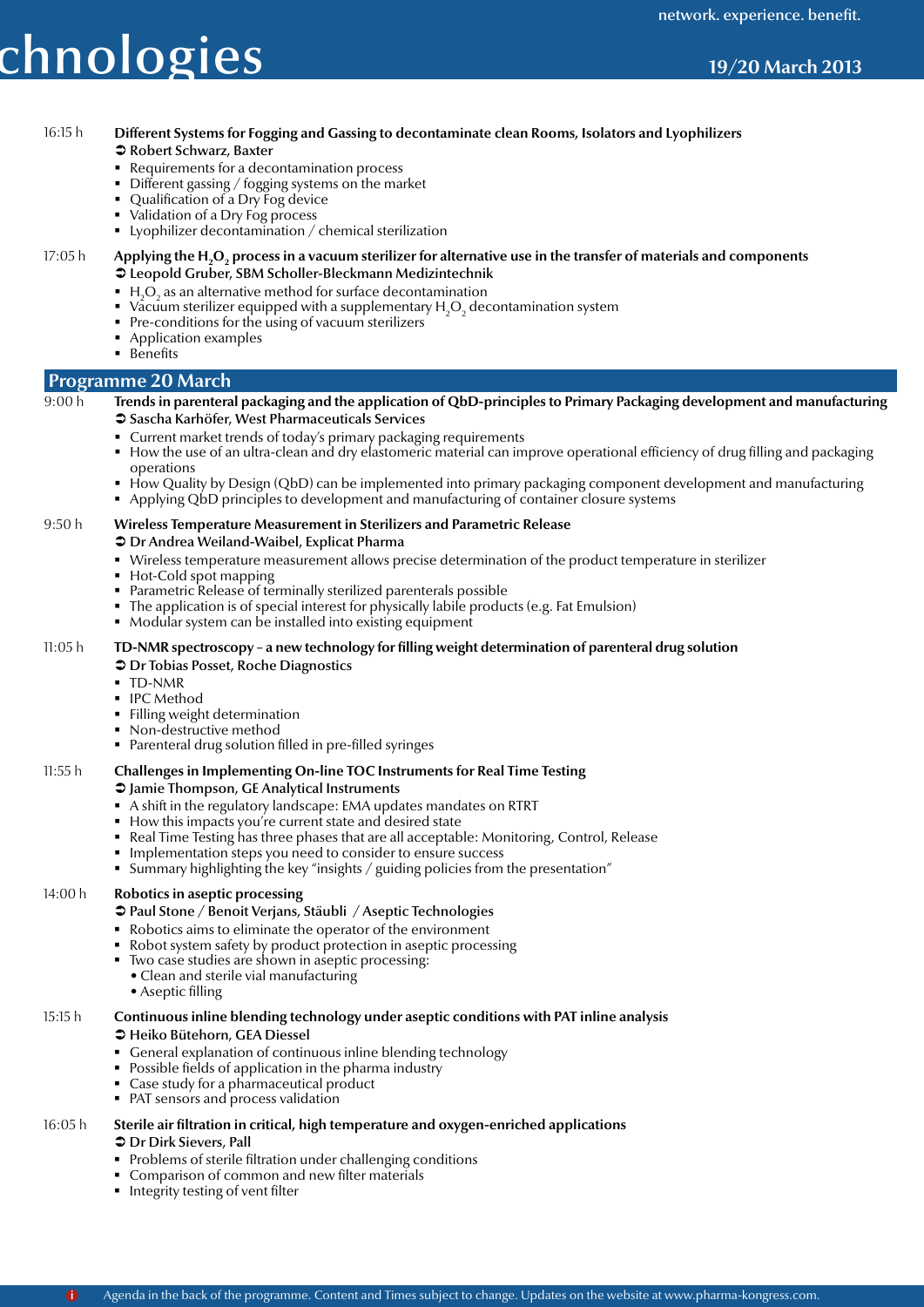

## **Conference Glass – Glass Break**

## **Objectives**

Why you should attend this conference:

- What are the causes of glass defects? You will learn what process steps in the production chain jeopardise the containers
- Delamination is one of the most discussed topics: You will become familiar with how to prevent delamination
- The conference will cover the problems in daily practice and will demonstrate solution approaches making processes safer
- You can discuss questions and problems with inspectors, glass manufacturers, equipment manufacturers and pharmaceutical operators

## **Background**



Delamination and ensuring the integrity of pharmaceutical glass containers for parenterals are currently among the most discussed issues. Various incidents in the recent past led to an increased focus on the topic in authority and customer audits.

That's why in practice "0" defects are either requested or defined as goal. For that purpose the entire process chain from production of the glass tubes to the final packaging has to be carefully checked.

In many process steps there is a lot potential for improvement regarding the reduction and detection of glass defects. This requires an intensive cooperation and exchange of experience of packaging manufacturers and pharmaceutical companies.

## **Target Audience**

This conference targets staff from glass manufacturers, equipment manufacturers and pharmaceutical operators who deal with glass as packaging material every day (development, quality assurance and quality control, production).

## **Moderator**

Dr Wenzel Novak, *groninger*

## **Programme 19 March**

Pharma Manufacturing 2020: Development and Investment Strategy - The View of an aseptic filling Company **using Platform Technologies** Â Udo J. Vetter, Vetter Pharma-Fertigung • What are the trends in aseptic manufacturing **Success factors for a growth strategy**  Extension of capacity and the practical implementation Technical and regulatory challenges for the upcoming years Expectations with regard to planning and engineering companies 9:45 h **"Glass – still an option as primary packaging material?"**   $\bullet$  Horst Koller, SCHOTT Schweiz  $*$  "Actual" issues with glass - facts & figures Regulatory expectations – ambition and reality Glass – advantages & disadvantages Options – Chances, Opportunities, and Limitations 11:00 h **Glass breakage – Microcracks – Delamination: Inspector's point of view**  $\supset$  Dr Daniel Müller, Regierungspräsidium Tübingen typical genesis of a quality related recall glass breakage & micro cracks - a risk for drug products decision criteria for introducing a recall expectations of a GMP inspector • on handling recalls and associated investigations & measures • and on detection & mitigation of glass breakage during production process examples of quality issues  $\&$  recalls based on glass defects 11:50 h **Challenges for Glass Containers: Breakage and Delamination**  $\bullet$  Dr Uwe Rothhaar, SCHOTT Introduction to glass as a material for drug containers Characterization of glass breakage – Fractography Container strength – Prediction of overload tests Chemical attack of glass Delamination risk – tailored design of accelerated tests 14:05 h **Glass Delamination – Characterization and Prevention from Design to Market**  $\supset$  Boris Schmid, Stevanato Group Summary of glass delamination studies carried out by Stevanato Group **IMPACE 15 Impact from parameters like glass raw material, surface treatment, forming process considering different buffer solutions**  Risk assessment and own test method for delamination prediction  $9:00 h$ 

Overview how to prevent glass delamination from Design to Market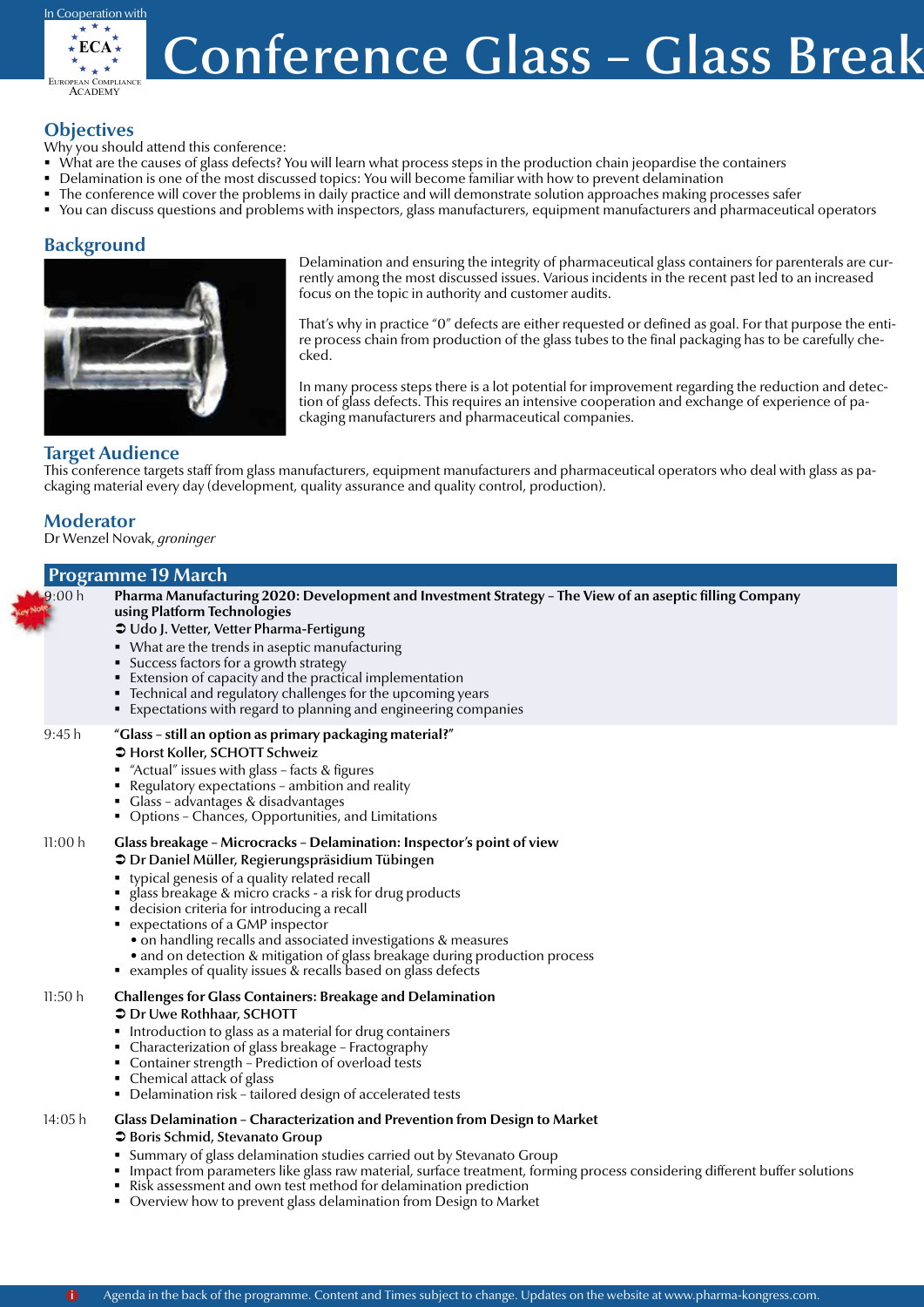## Conference Glass – Glass Breakage – Delamination **19/20 March 2013**

 $\supset$  Dr Bettine Boltres, SCHOTT **Definition and basics of Type I** 

14:55 h **Not every Type I glass is the same – differences in Type I glasses and their impact**

Mechanism of alkali release and surface reactions

## Type I glasses and differences in release Advantages of a low alkali value • Tubing and molded glass production process / Inner and outer surface treatments 16:15 h **CMO Interface with Glass Suppliers**  $\supset$  Uli Kuchenbrod, Vetter Pharma-Fertigung ■ Vetter Supplier Management System Specification setting approach CMO challenges on managing multiple product codes Incoming inspection: present and future **Examples on lessons learned** 17:05 h **Panel Discussion on current Glass Issues Programme 20 March** 9:00 h **Final Quality Inspection of primary glass containers for pharmaceutical products**  $\bullet$  Dr Heino Prinz, Wilco Combination of various inspection technologies within one inspection device **Detection of glass breakage under crimps and stoppers / Functional defects on syringes and vials**  Needle quality inspection in glass syringes through the needle shield Foreign particles in liquids, suspensions and powders Stopper position and container closure integrities Moisture measurement of product trough the glass container ■ Technologies combined: Visual, Y-Ray, Laser Headspace and NIR spectroscopy 9:50 h **Minimizing glass container damage with a linear inspection machine** Â Dr Thomas Jahnen, HEUFT Systemtechnik Linear inspection machines for full and empty glass vials or syrup bottles avoid stress **100% empty glass inspection to prove the suppliers glass quality**  Automatic adjustment for different products without the need of format parts Production data acquisition for a complete line analysis – Revealing the weak points of the process Smart conveyor control for a smooth transportation of containers 11:05 h **Case Study: Safe glass handling - possibilities for risk mitigation**  $\supset$  Dr Ingo Presser, Boehringer Ingelheim Failure types and causes during the aseptic filling process Risk assessment / Handling of rare events Specifications, tolerances and machines 11:55 h **Case study "New parenteral drug product plant at Roche": Design measures of filling machines to minimizes cosmetic defects** Â Maik Häring, F. Hoffmann-La Roche **Introduction to a new parenteral drug product plant at Roche**  Requirements/expectations regarding cosmetic defects Design measures to avoid defects during filling: • Washing / Sterilization/Depyrogenisation / Transport Glass contact 14:00 h **Crack Prevention and process controls in pre-fillable syringe manufacturing** Â Dr Andrea Behrenswerth, Gerresheimer Bünde • Definition of cracks Development of cracks and prevention, technical solutions Current inspection technology for glass syringes and future development ■ Analysis of syringes with cracks

- 15:15 h **Glass Breakage! Solutions in present-day pharmaceutical machine design** Â Edgar Bauer, Bausch + Ströbel
	- What is the current practice
	- Further development based on the previous findings
	- Case study
- 16:05 h **Cosmetic and critical Impacts of fill- and finish lines to glass containers (incl. a case study)**
	- $\supset$  Dr Wenzel Novak, groninger
	- Handling of primary packaging containers made from glass during the fill process
	- Causes to create damage during filling
	- **•** Options to avoid damage (new design vs. existing equipment)
	- Options to avoid any glass-glass-contact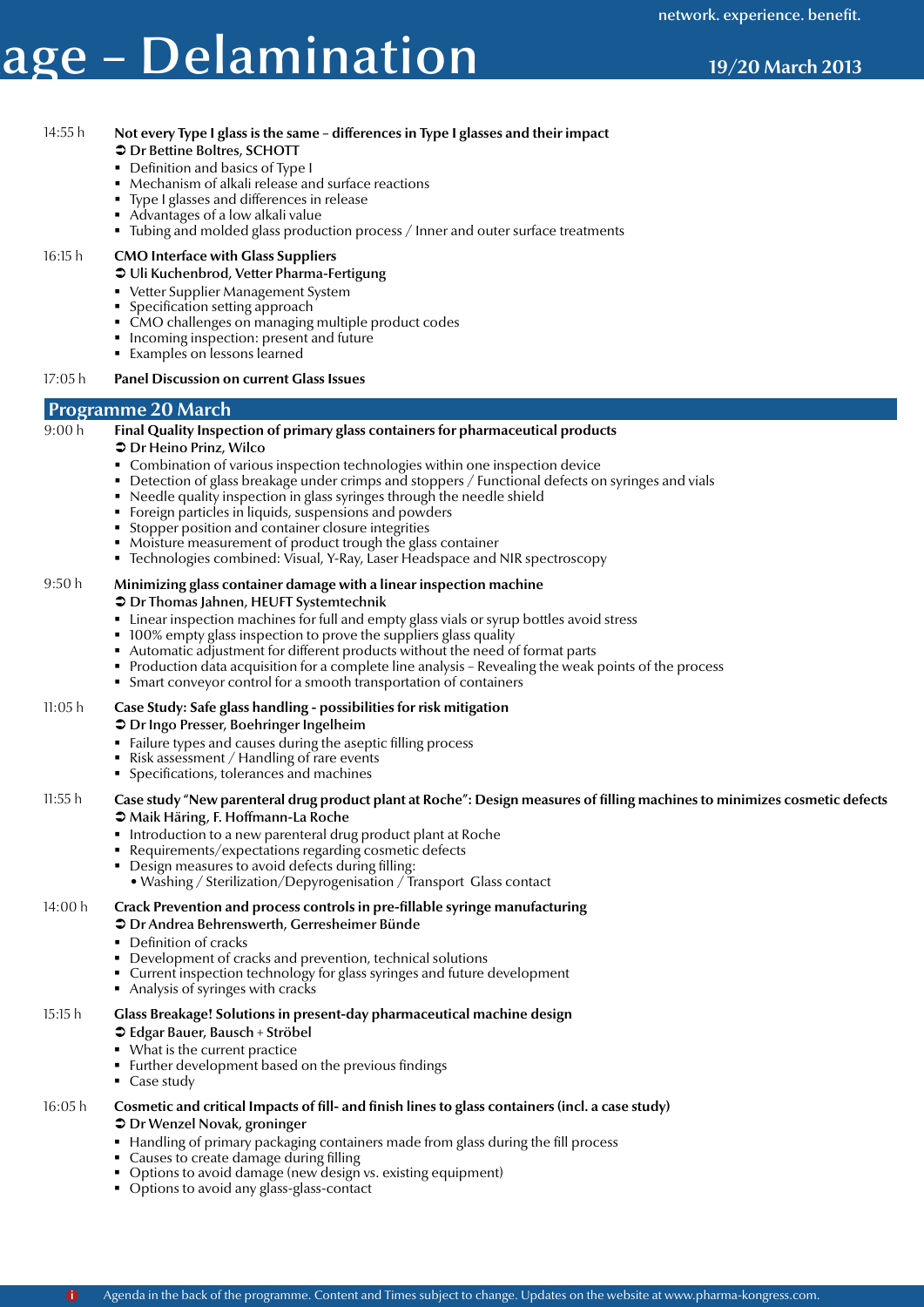

## **Conference Barrier Systems**

## **Objectives**

- Case studies from various pharmaceutical companies deal with the implementation and qualification of barrier systems
- You get to know the current state of the art as well as future technological developments in the field of barrier systems
- Which are the weak points of the systems which operational experience has been gathered? Experts from pharmaceutical companies share their experience with you
- Discuss which points have not yet been managed satisfactorily or need to be improved?

## **Background**



Especially in connection with sterile medicinal products produced by aseptic processing, protection against microbial contamination increases in importance. In case of new facilities for sterile manufacturing, the classical cleanroom cannot be considered as the state of the art any longer. Today the supervisory authorities require a more strict separation between staff and product in the form of an access barrier – RABS (Restricted Access Barrier System) or isolator. The level of contamination safety as well as that of personnel protection is clearly higher in both systems. This conference focuses on topical questions on barriers systems in detail from the perspective of pharmaceutical operators, planners and engineers.

## **Target Audience**

The event is directed at decision-makers from pharmaceutical production, development and quality assurance/control, at engineers and planners who need to be well informed about current developments in the field of barrier systems.

## **Moderator**

Jörg Zimmermann, *Vetter Pharma-Fertigung*

|         | <b>Programme 19 March</b>                                                                                                                                                                                                                                                                                                                                                                                                                                                                                                                                                                  |
|---------|--------------------------------------------------------------------------------------------------------------------------------------------------------------------------------------------------------------------------------------------------------------------------------------------------------------------------------------------------------------------------------------------------------------------------------------------------------------------------------------------------------------------------------------------------------------------------------------------|
| 9:00 h  | Pharma Manufacturing 2020: Development and Investment Strategy - The View of an aseptic filling Company<br>using Platform Technologies<br>→ Udo J. Vetter, Vetter Pharma-Fertigung<br>• What are the trends in aseptic manufacturing<br>• Success factors for a growth strategy<br>Extension of capacity and the practical implementation<br>• Technical and regulatory challenges for the upcoming years<br>■ Expectations with regard to planning and engineering companies                                                                                                              |
| 9:45 h  | Case study: How to run a RABS clean room successfully<br>→ Jörg Zimmermann, Vetter Pharma-Fertigung<br>Aseptic Process Design<br>• Clean Rooms - RABS - Isolator: Advantages and Disadvantages<br>• Types of RABS and implications<br>• Mock-up studies<br>• Daily operations of a RABS<br>• Glove integrity testing / Media fills / Monitoring<br>• Case studies from real life                                                                                                                                                                                                           |
| 11:00 h | Pros and Cons of Isolator and Cleanroom based on 10 years of operating experience in sterility testing<br><b>●</b> Dr Timo Krebsbach, Labor L+S<br>Practicability / Reliability / Costs<br>• Practical problems and solution strategies                                                                                                                                                                                                                                                                                                                                                    |
| 11:50 h | Aseptic transfers across a barrier<br>S Benoit Verjans, Aseptic Technologies<br>• Crossing a wall has been very challenging during many years<br>• New transfer solutions, called Rapid Transfer Ports (RTP) have been initially developed for solid transfer whereas the complex<br>"Clean in Place - Steam in Place" (CIP-SIP) remained the leading solution for liquid transfer<br>• Some RTP solutions are now applied for liquid transfer<br>A case study is shown with a small and rapid disposable solution, the SART connector                                                     |
| 14:05 h | Special considerations in Aseptic processing of Biological-Toxic products in Isolators<br><b>● James Drinkwater, Bioquell / PHSS</b><br>• Challenges of processing Aseptic - Biological and Toxic products<br>• Control logic to provide aseptic environment, prevent operator exposure and cross contamination<br>Managing compatibility between disinfection agents and Biological products<br>• Reducing risk with single use disposable technologies but understanding the process challenges<br>Applying environmental monitoring systems together with contamination risk management |
| 14:55 h | A day in the life of an isolator glove: Glove testing and glove lifetime study:<br>S Johannes Rauschnabel, Robert Bosch<br>• Manual interventions with gloves<br>• Glove testing / Simulation of glove use                                                                                                                                                                                                                                                                                                                                                                                 |

- **Particle measurement**
- **Lifetime study**
- **Exchange intervals**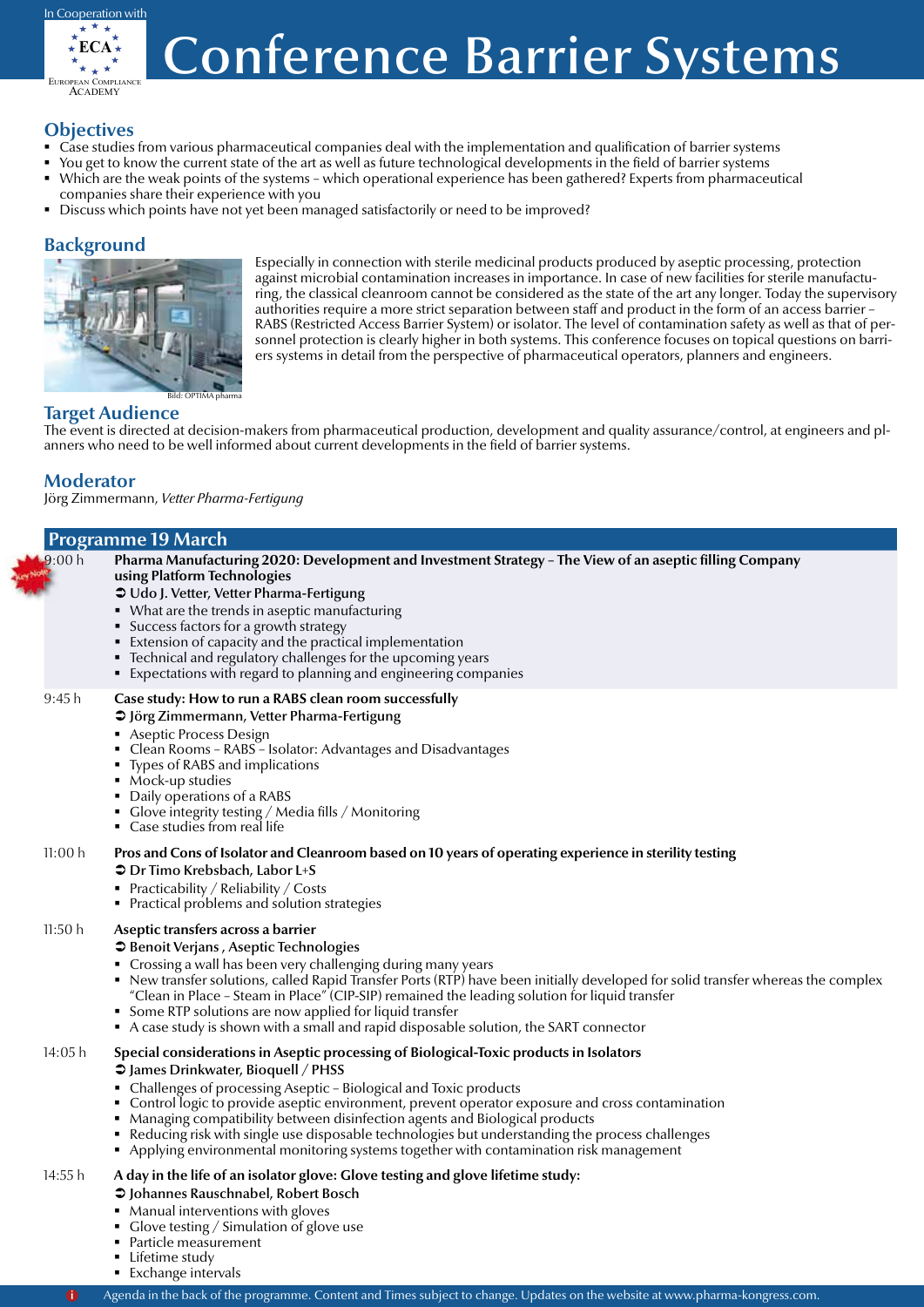## **Conference Barrier Systems Isolators / RABS** 19/20 March 2013

## 16:15 h **Glove management**

## $\bullet$  Kathrin Holtei, hameln pharmaceuticals

- The journey of gloves through a sterile production area
- Key parameters for process design
- Traceability of glove life cycle
- Lifecycle management at "hameln pharmaceuticals example for a contract manufacturing company"
- **Most common questions (authorities, customer, supplier)**

## 17:05 h **Implementation of a sterility test isolator – a case study**

- $\supset$  Dr Andreas Reicke, Vetter Pharma-Fertigung
- Regulatory background
- Previous considerations (design, location, utilities)
- From the planning phase to the start of operation
- Problems and solutions

## **Programme 20 March**

## 9:00 h **Production and validation concepts of an isolator filling line**

## Â Stefanie Trudel, Boehringer Ingelheim Pharma

- Microbiological monitoring program
- Glove procedures including discussion and frequency of physical and visual glove tests
- Glove tracking and benefit of glove tracking to glove integrity test procedures and microbiological monitoring sampling
- Media Fill in an isolator
- Validation of campaign filling
- Change over times
- Aseptic handling in an isolator

## 9:50 h **Production thinking by H2 O2 decontamination in isolators; Relevance of critical parameters on the efficiency of the decontamination cycle**

#### Â Christian Doriath, Skan

- Influence of the parameters like
	- Bio-indicators / Temperature / Relative humidity / low residual concentration
- Approach for a better process understanding and acceptation

### 11:05 h **Absorption and Adsorption of Vapor Phase Hydrogen Peroxide on Various Filling Components**

#### **€** Sokhorn Yim, Genentech

- **Hydrogen peroxide ingress through the filling system**
- Hydrogen peroxide uptake based on product height/fill volumes in the vials
- Determine the saturation point of hydrogen peroxide in different vial sizes

#### 11:55 h **Development for Biological Indicators for Hydrogen Peroxide Decontamination**

#### $\bullet$  Dr Daniel Scherzinger, Skan

- Requirements for Biological Indicators
- Development of a Biological Indicator for H2O2 decontamination processes
- Goals of project / development / customer review / final product
- Characteristics and qualification of the Biological Indicator

#### 14:00 h **Microbiology in Filling Isolators**

#### Â Dr Christian Vogt, Novartis Pharma Stein

- Bringing an isolator under microbiological control
- How to achieve a state of "practically free of microorganisms"
- Control of an isolator with physical and microbiological monitoring
- Maintenance aspects and integrity checks of isolator systems
- Validation of an filling isolator with media fills
- **Microbiological problems in isolators**

## 15:15 h **Case study: Qualification of an isolator with fast airlock**

#### $\bullet$  Dr Christian Vogt, Novartis Pharma Stein

- From preparation to the realization: return of experience
- Major steps in the qualification of an isolator
- Mapping studies and performance qualification of the decontamination cycle
- Fast airlock qualification and use in routine

### 16:05 h **Is aseptic filling under isolator realistic in the context of multi-products, multi-formats and high flexibility?** Â Matthias Poslovski / Dominique Sierakowski, OPTIMA pharma / Octapharma

- High value product
- Wide range of formats / frequency of format changes
- **Small batch sizes**
- **Minimize product loss, rejects, down time**
- $\;\blacksquare\;$  Isolator was preferred due to higher sterility assurance level
- Campaigning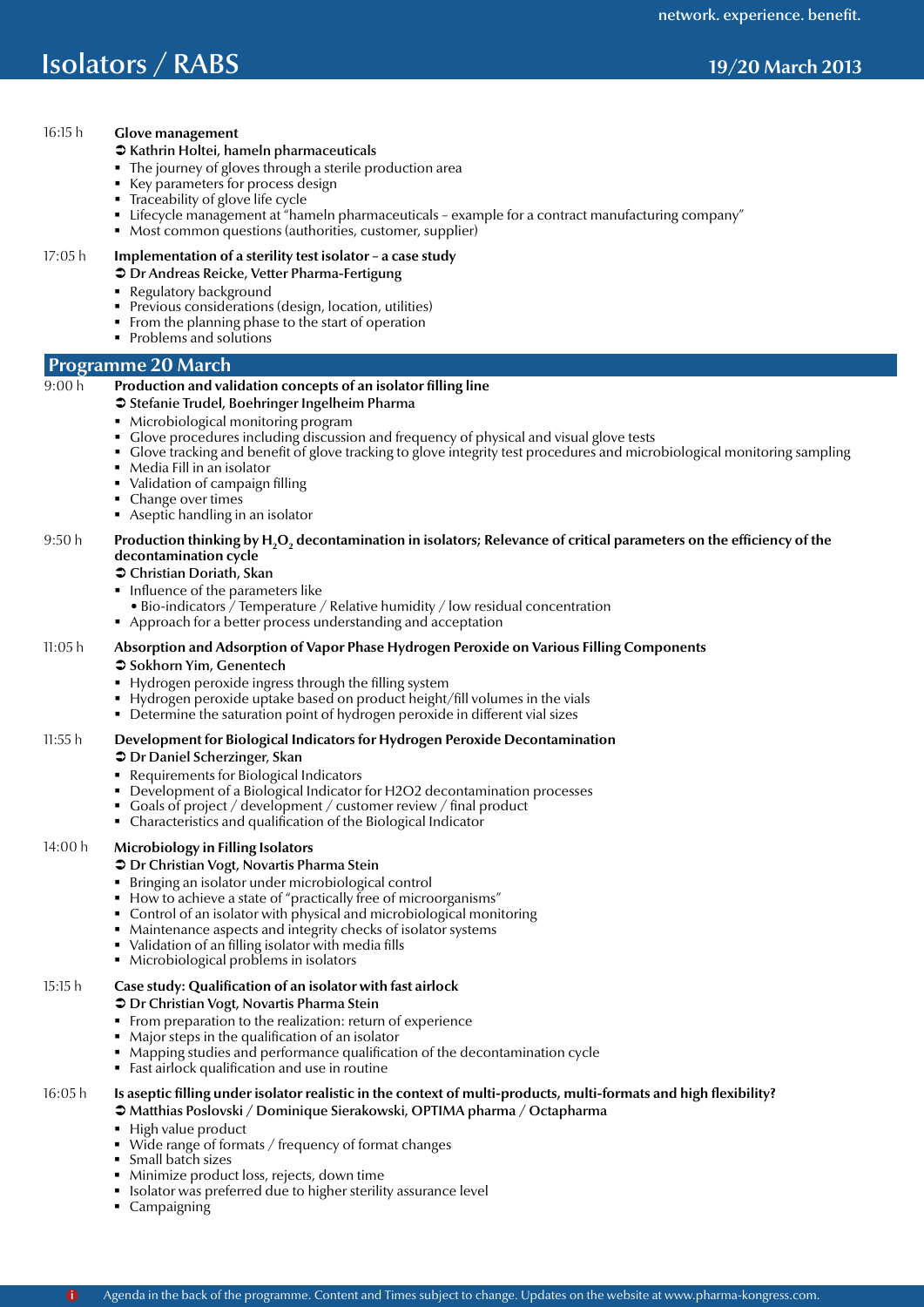# Programme 19 March

|                      | <b>ECA Conference Current Aseptic</b><br><b>Technologies</b>                                                            | <b>ECA Conference Sterile Fill &amp; Finish</b>                                                          | <b>ECA Conference Glass -</b><br><b>Glass Breakage - Delamination</b>                       | <b>ECA Conference B</b>                                               |  |  |
|----------------------|-------------------------------------------------------------------------------------------------------------------------|----------------------------------------------------------------------------------------------------------|---------------------------------------------------------------------------------------------|-----------------------------------------------------------------------|--|--|
| <b>Time</b><br>9.00h |                                                                                                                         |                                                                                                          |                                                                                             |                                                                       |  |  |
| 9:15 h               |                                                                                                                         |                                                                                                          | Pharma Manufacturing 2020: Development and Investment Strategy -                            |                                                                       |  |  |
|                      |                                                                                                                         |                                                                                                          | The View of an aseptic filling Company using Platform Technologies                          |                                                                       |  |  |
| 9.30 h<br>9:45h      |                                                                                                                         | Udo J. Vetter, Vetter Pharma-Fertigung                                                                   |                                                                                             |                                                                       |  |  |
|                      |                                                                                                                         | State of the art production facilities for                                                               |                                                                                             |                                                                       |  |  |
| 10.00 h<br>10:15 h   | Aseptic Processing - preparing for the<br>future?<br>Gert Moelgaard, NNE Pharmaplan                                     | small volume parenteral products - what<br>makes the<br>difference?                                      | 'Glass - still an option as primary<br>packaging material?"<br>Horst Koller, SCHOTT Schweiz | Case study: How to re<br>room successfully<br>Jörg Zimmermann, Vetter |  |  |
| 10.30h               |                                                                                                                         | Hartmut Schaz, NNE Pharmaplan                                                                            |                                                                                             |                                                                       |  |  |
| 10:45 h              | Break                                                                                                                   | <b>Break</b>                                                                                             | <b>Break</b>                                                                                | <b>Break</b>                                                          |  |  |
| 11.00 h              |                                                                                                                         |                                                                                                          |                                                                                             |                                                                       |  |  |
| 11:15 h              | Development of a Patch Injection System<br>for Large Volume Biotherapeutics                                             | Startup of a multiproduct isolator filling<br>line                                                       | Glass breakage - Microcracks - Delamina-<br>tion: Inspector's point of view                 | Pros and Cons of Isol<br>based on 10 years of<br>in sterility testing |  |  |
| 11.30h               | Bart Burgess, West Pharmaceuticals Services                                                                             | Stefanie Trudel, Boehringer Ingelheim Pharma                                                             | Dr Daniel Müller, Regierungspräsidium Tübingen                                              | Dr Timo Krebsbach, Labol                                              |  |  |
| 11:45 h              | <b>Break</b>                                                                                                            | <b>Break</b>                                                                                             | <b>Break</b>                                                                                | <b>Break</b>                                                          |  |  |
| 12.00 h              |                                                                                                                         | Case Study: Highly flexible toxic/aseptic                                                                |                                                                                             |                                                                       |  |  |
| 12:15 h              | Working with challenging tech transfers<br>Dave Boerschel / Ray Rugebregt, Catalent Pharma<br>Solution                  | filling of clinical trial material in Prefilled<br>Syringes<br>Dr Jörg Lümkemann, F. Hoffmann-La Roche   | Challenges for Glass Containers: Breakage<br>and Delamination<br>Dr Uwe Rothhaar, SCHOTT    | Aseptic transfers acro<br>Benoit Verjans, Aseptic Ted                 |  |  |
| 12.30h               |                                                                                                                         |                                                                                                          |                                                                                             |                                                                       |  |  |
| 12:45 h              |                                                                                                                         |                                                                                                          |                                                                                             |                                                                       |  |  |
| 13.00 <sub>h</sub>   |                                                                                                                         |                                                                                                          |                                                                                             |                                                                       |  |  |
| 13:15 h              | <b>Break</b>                                                                                                            | <b>Break</b>                                                                                             | <b>Break</b>                                                                                | <b>Break</b>                                                          |  |  |
| 13.30 h              |                                                                                                                         |                                                                                                          |                                                                                             |                                                                       |  |  |
| 13:45 h              |                                                                                                                         |                                                                                                          |                                                                                             |                                                                       |  |  |
| 14.00 h              |                                                                                                                         |                                                                                                          |                                                                                             |                                                                       |  |  |
| 14:15 h              | Environmental Monitoring requirements<br>for $A/B$ clean rooms and Isolators aseptic                                    | Case study: Fill-finish considerations for                                                               | Glass Delamination – Characterization                                                       | Special consideration<br>processing of Biologi                        |  |  |
| 14.30 h              | processes<br>Roland Guinet, RGmp Compliance                                                                             | monoclonal antibodies<br>Jörg Zimmermann, Vetter Pharma-Fertigung                                        | and Prevention from Design to Market<br>Boris Schmid, Stevanato Group                       | <b>isolators</b><br>James Drinkwater, Bioque                          |  |  |
| 14:45 h              | <u>Break</u>                                                                                                            | <b>Break</b>                                                                                             | <b>Break</b>                                                                                | <b>Break</b>                                                          |  |  |
| 15.00 h              |                                                                                                                         |                                                                                                          |                                                                                             |                                                                       |  |  |
| 15:15 h              | E-Beam for presterilized tubs - Challenges<br>in validation: Dosimetry, Killkinetic,<br>Residuals                       | Inspection trends & findings in sterile<br>fill & finish                                                 | Not every Type I glass is the same - diffe-<br>rences in Type I glasses and their impact    | A day in the life of an<br>testing and glove lifet                    |  |  |
| 15.30h               | Manfred Holzer, Skan                                                                                                    | Dr Daniel Müller, Regierungspräsidium Tübingen                                                           | Dr Bettine Boltres, SCHOTT                                                                  | Johannes Rauschnabel, Re                                              |  |  |
| 15:45 h              |                                                                                                                         |                                                                                                          |                                                                                             |                                                                       |  |  |
| 16.00 h              | Break                                                                                                                   |                                                                                                          | <b>Break</b>                                                                                | <b>Break</b>                                                          |  |  |
| 16:15 h              |                                                                                                                         |                                                                                                          |                                                                                             |                                                                       |  |  |
|                      | Different Systems for Fogging and Gassing   Powder filling in closed containers: from                                   |                                                                                                          |                                                                                             |                                                                       |  |  |
| 16.30 h<br>16:45 h   | to decontaminate clean Rooms, Isolators<br>and Lyophilizers<br>Robert Schwarz, Baxter                                   | myth to reality<br>Benoit Verjans / Stefan Bernsau, Aseptic<br>Technologies / Harro Höfliger             | CMO Interface with Glass Suppliers<br>Uli Kuchenbrod, Vetter Pharma-Fertigung               | Glove management<br>Kathrin Holtei, hameln ph                         |  |  |
| 17.00h               | <u>Break</u>                                                                                                            | <b>Break</b>                                                                                             | <b>Break</b>                                                                                | <b>Break</b>                                                          |  |  |
|                      | Applying the $H_2O_2$ process in a vacuum                                                                               |                                                                                                          |                                                                                             |                                                                       |  |  |
| 17:15 h<br>17.30h    | sterilizer for alternative use in the transfer<br>of materials and components<br>Leopold Gruber, SBM Scholler-Bleckmann | Inspection of pre-filled syringes incl.<br>methodology for preparing samples<br>Michael de la Montaigne, | Panel Discussion on current Glass Issues                                                    | Implementation of a<br>– a case study<br>Dr Andreas Reicke, Vetter    |  |  |
|                      | Medizintechnik                                                                                                          | <b>Bosch Inspection Technology</b>                                                                       |                                                                                             |                                                                       |  |  |
| 17:45 h<br>18:00 h   | <b>Final Discussion</b>                                                                                                 | <b>Final Discussion</b>                                                                                  | <b>Final Discussion</b>                                                                     | <b>Final Discussion</b>                                               |  |  |
| 18.30 h              | Social Event for Congress Delegates, Speakers and Exhibitors                                                            |                                                                                                          |                                                                                             |                                                                       |  |  |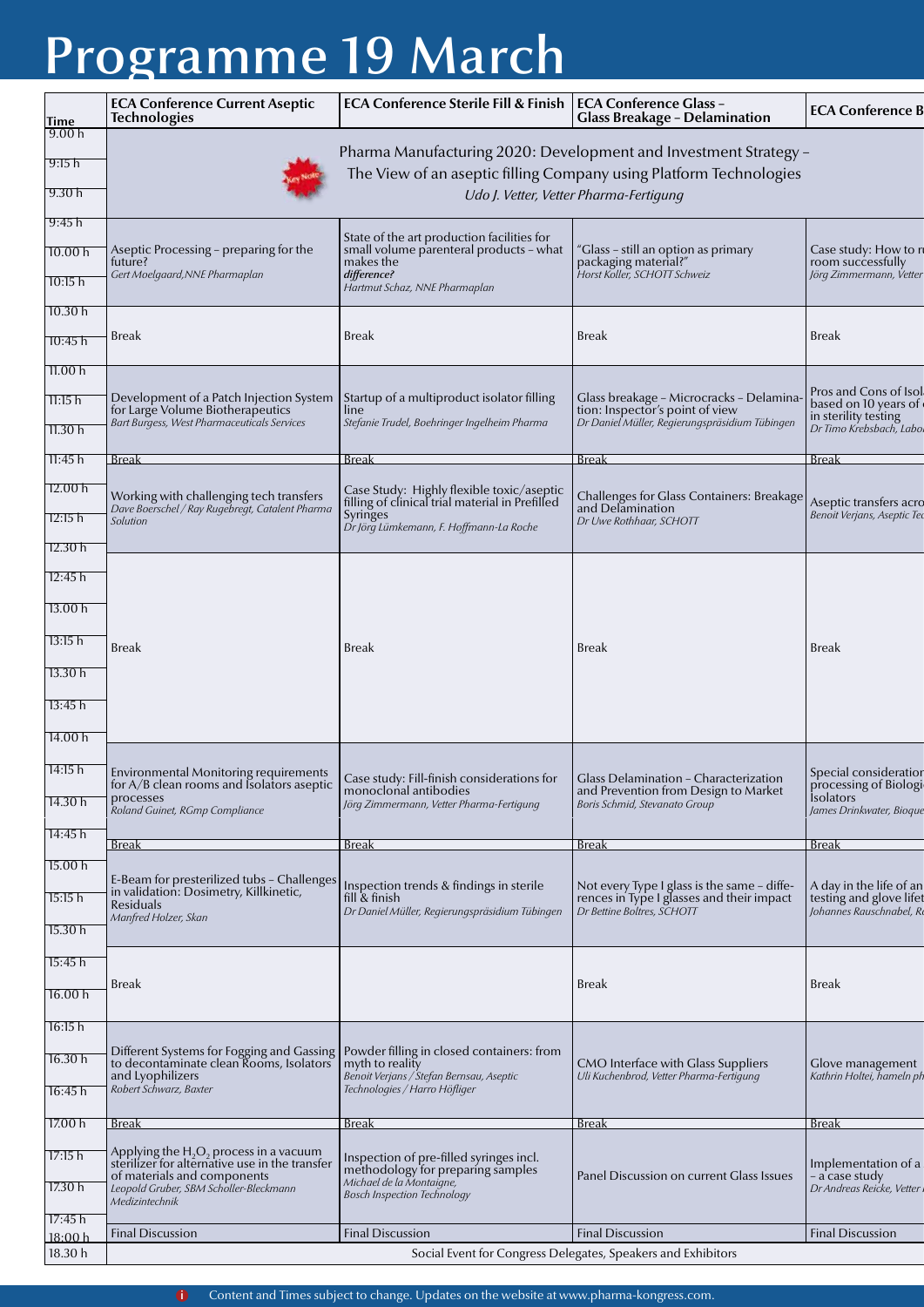## Programme 20 March

| arrier Systems                                        | <b>ECA Conference Current Aseptic</b><br><b>Technologies</b>                                                                                                                       | <b>ECA Conference Glass -</b><br><b>Glass Breakage - Delamination</b>                                                                                                 | <b>ECA Conference Barrier Systems</b>                                                                                                                                                                    | Time                                                          |
|-------------------------------------------------------|------------------------------------------------------------------------------------------------------------------------------------------------------------------------------------|-----------------------------------------------------------------------------------------------------------------------------------------------------------------------|----------------------------------------------------------------------------------------------------------------------------------------------------------------------------------------------------------|---------------------------------------------------------------|
|                                                       | Trends in parenteral packaging and<br>the application of QbD-principles to<br>Primary Packaging development and<br>manufacturing<br>Sascha Karhöfer, West Pharmaceuticals Services | Final Quality Inspection of primary glass<br>containers for pharmaceutical products<br>Dr Heino Prinz, Wilco                                                          | Production and validation concepts of<br>an isolator filling line<br>Stefanie Trudel, Boehringer Ingelheim Pharma                                                                                        | 9.00h<br>9:15 h<br>9.30h                                      |
|                                                       | <u>Break</u>                                                                                                                                                                       | Break                                                                                                                                                                 | Break                                                                                                                                                                                                    | 9:45h                                                         |
| un a RABS clean<br>Pharma-Fertigung                   | Wireless Temperature Measurement in<br>Sterilizers and Parametric Release<br>Dr Andrea Weiland-Waibel, Explicat Pharma                                                             | Minimizing glass container damage with<br>a linear inspection machine<br>Dr Thomas Jahnen, HEUFT Systemtechnik                                                        | Production thinking by H <sub>2</sub> O <sub>2</sub> decontami-<br>nation in isolators; Relevance of critical<br>parameters on the efficiency of the<br>decontamination cycle<br>Christian Doriath, Skan | 10.00h<br>10:15 h<br>10.30h                                   |
|                                                       | <b>Break</b>                                                                                                                                                                       | <b>Break</b>                                                                                                                                                          | <b>Break</b>                                                                                                                                                                                             | 10:45 h<br>11.00h                                             |
| ator and Cleanroom<br>operating experience<br>$r$ L+S | TD-NMR spectroscopy - a new techno-<br>logy for filling weight determination of<br>parenteral drug solution<br>Dr Tobias Posset, Roche Diagnostics                                 | Case Study: Safe glass handling -<br>possibilities for risk mitigation`<br>Dr Ingo Presser, Boehringer Ingelheim                                                      | Absorption and Adsorption of Vapor<br>Phase Hydrogen Peroxide on Various<br>Filling Components<br>Sokhorn Yim, Genentech                                                                                 | 11:15h<br>11.30h                                              |
|                                                       | <b>Break</b>                                                                                                                                                                       | <b>Break</b>                                                                                                                                                          | <b>Break</b>                                                                                                                                                                                             | 11:45 h                                                       |
| ss a barrier<br>chnologies                            | Challenges in Implementing On-line TOC<br>Instruments for Real Time Testing<br>Jamie Thompson, GE Analytical Instruments                                                           | Case study "New parenteral drug product<br>plant at Roche": Design measures of filling<br>machines to minimizes cosmetic defects<br>Maik Häring, F. Hoffmann-La Roche | Development for Biological Indicators<br>for Hydrogen Peroxide Decontamination<br>Dr Daniel Scherzinger, Skan                                                                                            | 12.00 h<br>12:15 h<br>12.30 h                                 |
|                                                       | <b>Break</b>                                                                                                                                                                       | <b>Break</b>                                                                                                                                                          | <b>Break</b>                                                                                                                                                                                             | 12:45 h<br>13.00 h<br>13:15 h<br>13.30h<br>13:45 h<br>14.00 h |
| าร in Aseptic<br>II / PHSS                            | Robotics in aseptic processing<br>cal-Toxic products in <i>Paul Stone / Benoit Verjans, Stäubli / Aseptic</i><br>Technologies                                                      | Crack Prevention and process controls in<br>pre-fillable syringe manufacturing<br>Dr Andrea Behrenswerth, Gerresheimer Bünde                                          | Microbiology in Filling Isolators<br>Dr Christian Vogt, Novartis Pharma Stein                                                                                                                            | 14:15 h<br>14.30h                                             |
| isolator glove: Glove                                 | Break                                                                                                                                                                              | <b>Break</b>                                                                                                                                                          | <b>Break</b>                                                                                                                                                                                             | 14:45 h<br>15.00 h                                            |
| ime study<br>bert Bosch                               | Continuous inline blending technology<br>under aseptic conditions with PAT inline<br>analysis<br>Heiko Bütehorn, GEA Diessel                                                       | Glass Breakage! Solutions in present-day<br>pharmaceutical machine design<br>Edgar Bauer, Bausch + Ströbel                                                            | Case study: Qualification of an isolator<br>with fast airlock<br>Dr Christian Voqt, Novartis Pharma Stein                                                                                                | 15:15 h<br>15.30h<br>15:45 h                                  |
|                                                       | <b>Break</b>                                                                                                                                                                       | <u>Break</u>                                                                                                                                                          | <b>Break</b>                                                                                                                                                                                             | 16.00h                                                        |
| armaceuticals                                         | Sterile air filtration in critical, high<br>temperature and oxygen-enriched<br>applications<br>Dr Dirk Sievers, Pall                                                               | Cosmetic and critical Impacts of fill- and<br>finish lines to glass containers (incl. a case<br>study)<br>Dr Wenzel Novak, groninger                                  | Is a<br>septic filling under isolator realistic in the context of multi-products,<br>multi-formats and high flexibility?<br>Matthias Poslovski / Dominique Sierakowski,<br>OPTIMA pharma / Octapharma    | 16:15 h<br>16.30h<br>16:45 h                                  |
|                                                       | <b>Final Discussion</b>                                                                                                                                                            | Final Discussion                                                                                                                                                      | <b>Final Discussion</b>                                                                                                                                                                                  |                                                               |
|                                                       |                                                                                                                                                                                    |                                                                                                                                                                       |                                                                                                                                                                                                          | 17:00 h<br>17:15 h                                            |
| sterility test isolator<br>Pharma-Fertigung           |                                                                                                                                                                                    |                                                                                                                                                                       |                                                                                                                                                                                                          | 17:30 h                                                       |
|                                                       |                                                                                                                                                                                    |                                                                                                                                                                       |                                                                                                                                                                                                          | 17:45 h<br>18:00 h<br>18:30 h                                 |